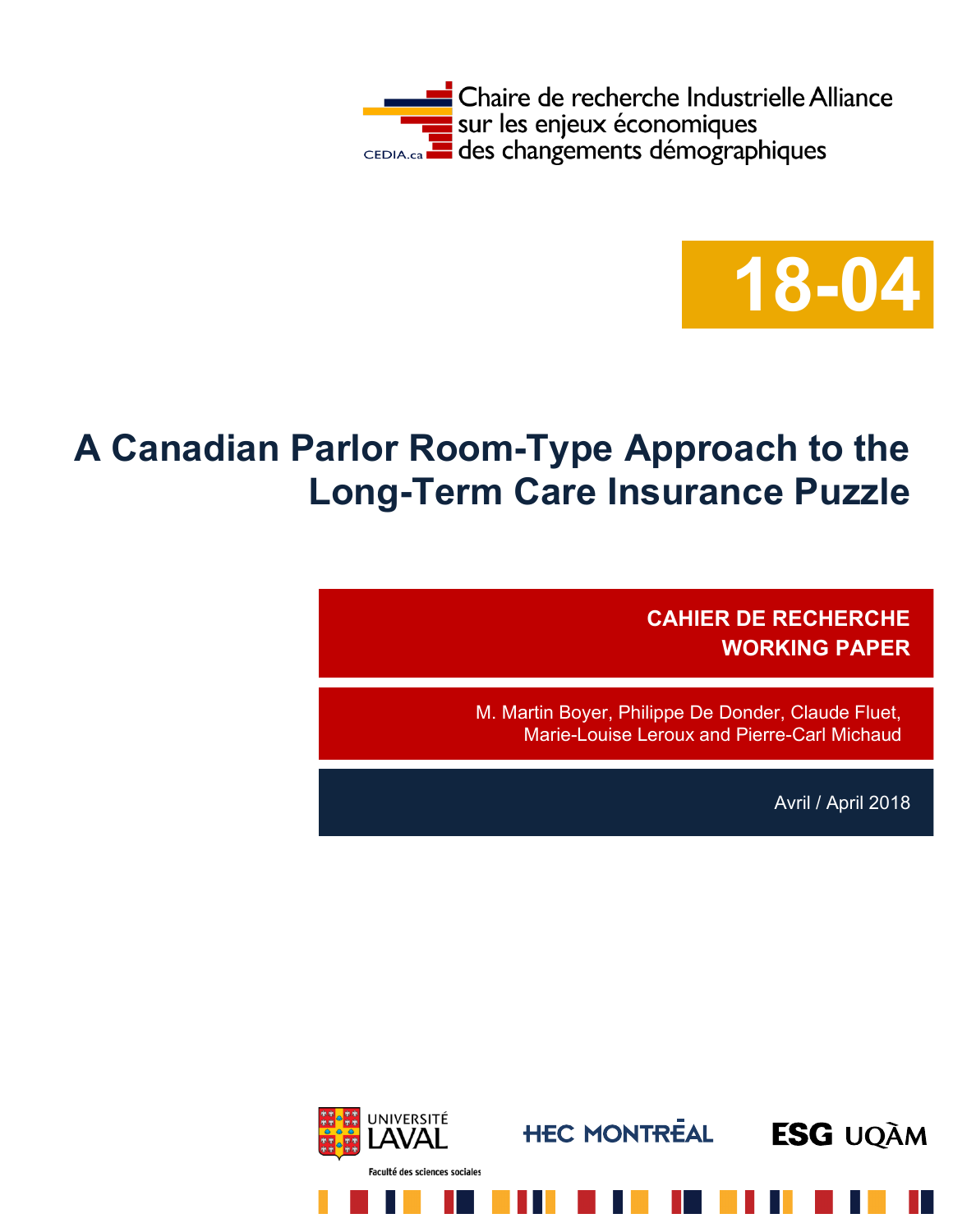La Chaire de recherche Industrielle Alliance sur les enjeux économiques des changements démographiques est une chaire multi-institutionnelle qui s'appuie sur un partenariat avec les organisations suivantes :

**- Centre interuniversitaire de recherche en analyse des organisations (CIRANO) - iA Groupe financier - Retraite Québec**

> Les opinions et analyses contenues dans les cahiers de recherche de la Chaire ne peuvent en aucun cas être attribuées aux partenaires ni à la Chaire elle-même et elles n'engagent que leurs auteurs.

Opinions and analyses contained in the Chair's working papers cannot be attributed to the Chair or its partners and are the sole responsibility of the authors.

© 2018 M. Martin Boyer, Philippe De Donder, Claude Fluet, Marie-Louise Leroux and Pierre-Carl Michaud. Tous droits réservés. All rights reserved. Reproduction partielle permise avec citation du document source, incluant la notice ©. Short sections may be quoted without explicit permission, if full credit, including © notice, is given to the source.

Dépôt légal : Bibliothèque et Archives nationales du Québec et Bibliothèque et Archives Canada, 2018. ISSN 2368-7207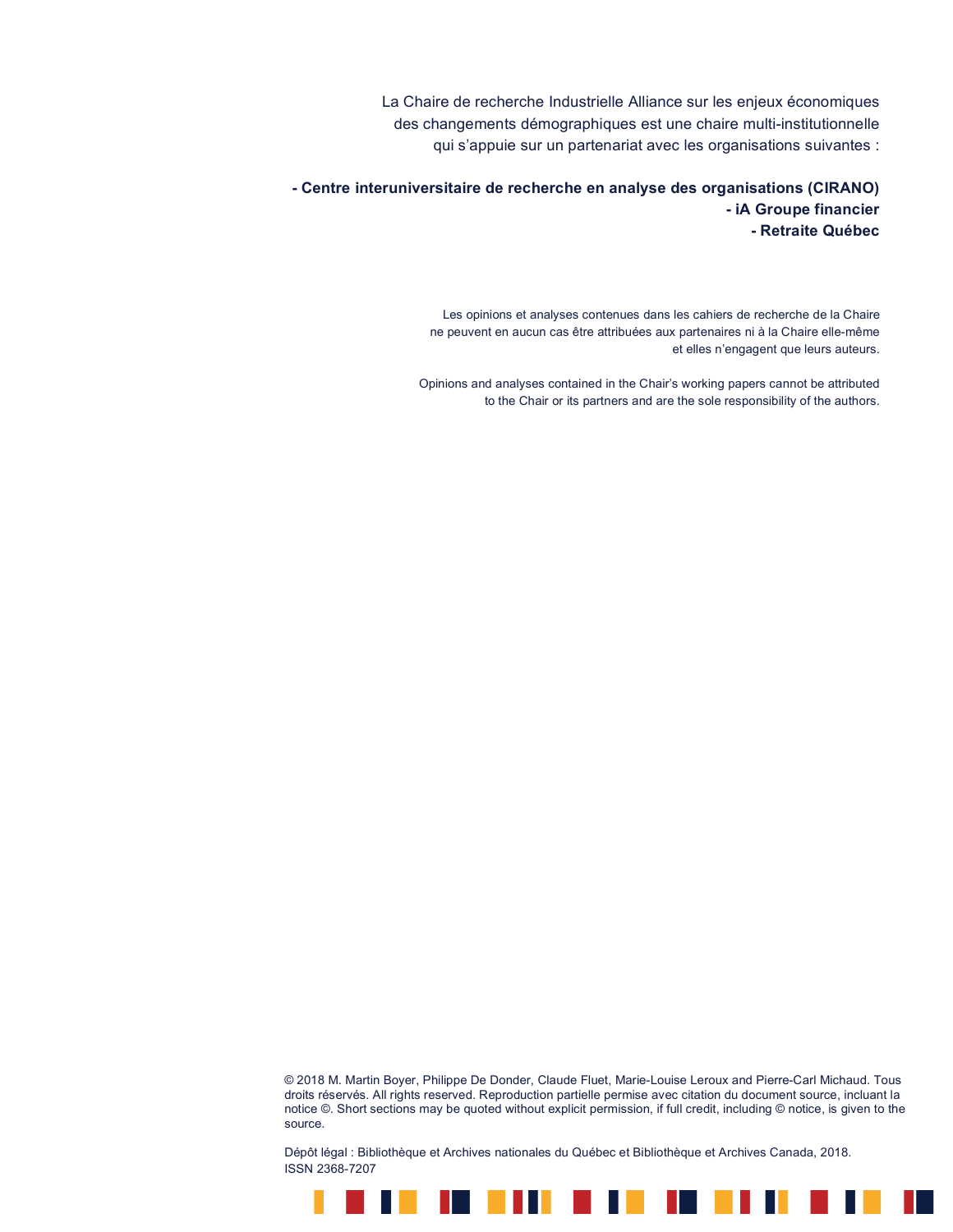# A Canadian Parlor Room-Type Approach to the Long-Term Care Insurance Puzzle<sup>∗</sup>

M. Martin Boyer, Philippe De Donder, Claude Fluet,

Marie-Louise Leroux, and Pierre-Carl Michaud†

#### April 2018

#### Abstract

We examine the different hypotheses which have been put forward to explain the low demand for long-term care insurance using the results from a survey of 2000 Canadians that was conducted in the autumn of 2016. Defining the natural market of long-term care insurance buyers as the one catering to individuals aged between 50 and 70, we find that a remarkable proportion of this natural market has never been approached to purchase such protection. We estimate that approximately 60% of this natural market is currently under-served. After eliminating risk perception and demand side explanations for the low market penetration of long-term care insurance, we conclude that supply-side factors and the crowding-out by government programs are the most likely culprits in explaining the low proportion of Canadians that purchase LTC insurance from private providers.

JEL classification: G02, G12, C14.

Keywords: Long-term care puzzle; Risk perceptions; Supply and demand of insurance, Government programs.

<sup>∗</sup>We acknowledge financial support from the Social Science and Humanities Research Council (435-2016-1109). We thank Sébastien Box-Couillard and Francois Laliberté-Auger for excellent research assistance. The continuing support of Cirano and of the Direction de la Recherche at HEC Montréal are also acknowledged.

<sup>†</sup>Boyer and Michaud are professors at HEC Montréal (Université de Montréal), De Donder and Leroux are professors at ESG UQAM, and Fluet is a professor at Université Laval. All correspondance should be sent to the first author at martin.boyer@hec.ca.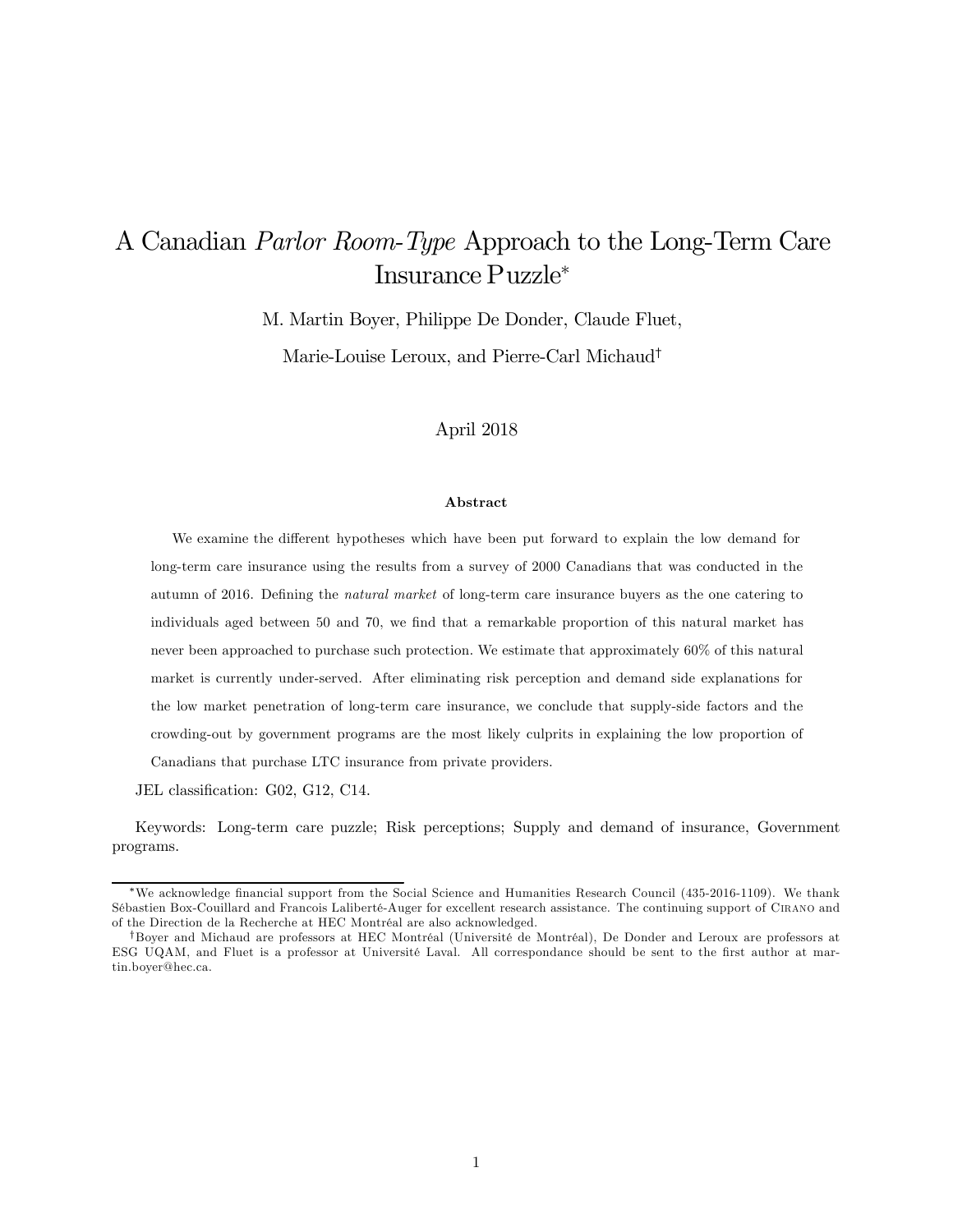"These (whodunnit) movies include the moment the crime takes place to the second the detective or intelligent protagonist reveals the real culprit in a parlor room-type scene"

(https://www.ranker.com/list/best-whodunnit-movies/ranker-film)

## 1 Introduction

The Manufacturers Life Insurance Company of Canada, which is commonly known as Manulife and which operates in the United States under the name John Hancock, is one of Canada's largest provider of life and health insurance. It announced in late 2017 that it would discontinue the sale of long-term care insurance in Canada by the end of the same calendar year.<sup>1</sup> Reasons stated for doing so were the limited market acceptance of such an insurance product and the new federal laws restricting insurer access to medical information. Manulife's presence on this market lasted barely 10 years. In November 2007, a Manulife official was quoted saying that "Canada's aging population, increased life expectancy and need for elder care all suggest Canadians should account for long term care costs when they're planning for retirement".<sup>2</sup> Although the Manulife official uttered those words in 2007, it is very likely that the same quote could be uttered by many others insurance and government officials in 2017; even the OECD<sup>3</sup> recognizes that one of the biggest challenges of a modern society whose population is growing older is to devise a system that responds to the greater need of long-term care (LTC hereinafter) services.

Long-term care is defined as the care for elderly individuals over a prolonged period of time. This care is provided in the form of support with activities of daily living (such as bathing, dressing, eating, getting in and out of bed, grooming, and continence) or with instrumental activities of daily living (which include preparing meals, cleaning, doing the laundry, taking medication, getting to places beyond walking distance, shopping, managing money, and using the telephone or the Internet). LTC is thus related to the loss of autonomy brought on by old age. In Grignon and Bernier (2012), the authors distinguish upstream (acute care or rehabilitation) from downstream (help with activities of daily living) services since the former is generally taken care of by health professionals under Canada's Health Act (and thus covered under provincial health services), whereas the latter is often provided by relatively unskilled workers and family members. For the purpose of the current study, we will limit ourselves to the downstream portion for which no market / public solutions have come up on top in Canada. LTC should be distinguished from illness, disability, and handicap, which can affect younger individuals. Because needing LTC is not the same as having a disability, LTC insurance is not the same as disability insurance. Disability insurance is more targeted towards the working age population whereas LTC insurance is targeted towards the retired or soon-to-be-retired population.

The OECD recognizes<sup>4</sup> that one of the biggest challenges of our modern society is to design a system that responds to the greater need for long-term care services of a population which is growing older. Although LTC services are only one of many aspects of the increasingly important problems that all rich countries must face with respect to the provision of services to a growing elderly population, it is possibly the one for which the least has been done so far. For instance, medical care for the elderly is financed either from general income tax revenues, as in Canada and many Western European countries, or as a special program such as Medicare in the United States. Great advances have been made in the provision of health services and retirement income to the elderly in most Western economies; yet, the great majority of rich countries are still looking for the best way to finance the cost of providing LTC services.

Financing LTC services raises many challenges since LTC is becoming an increasingly important problem for all developed countries. According to OECD (2011), the population aged 80 and over is expected to represent 10% of the developed world's population by 2050. That age bracket represented only 4% of the

<sup>&</sup>lt;sup>1</sup>Desjardins announced on March 1st 2018 that it would exit the market on June 15th 2018. This will leave Canada with only three providers of long-term care insurance: Blue Cross, Sun Life and La Capitale (see https://journal-assurance.ca/article/desassureurs-se-retirent-faute-de-reassurance/ last viewed on March 2nd 2018)

<sup>2</sup> See http://www.newswire.ca/news-releases/manulife-financial-introduces-long-term-care-insurance-with-unique-designand-benefits-for-canadians-and-their-partners-534616761.html (last visited 4 January 2018).

<sup>3</sup>Help Wanted? - Providing and Paying for Long-Term Care. OECD Press.

<sup>4</sup>Help Wanted? - Providing and Paying for Long-Term Care. OECD Press.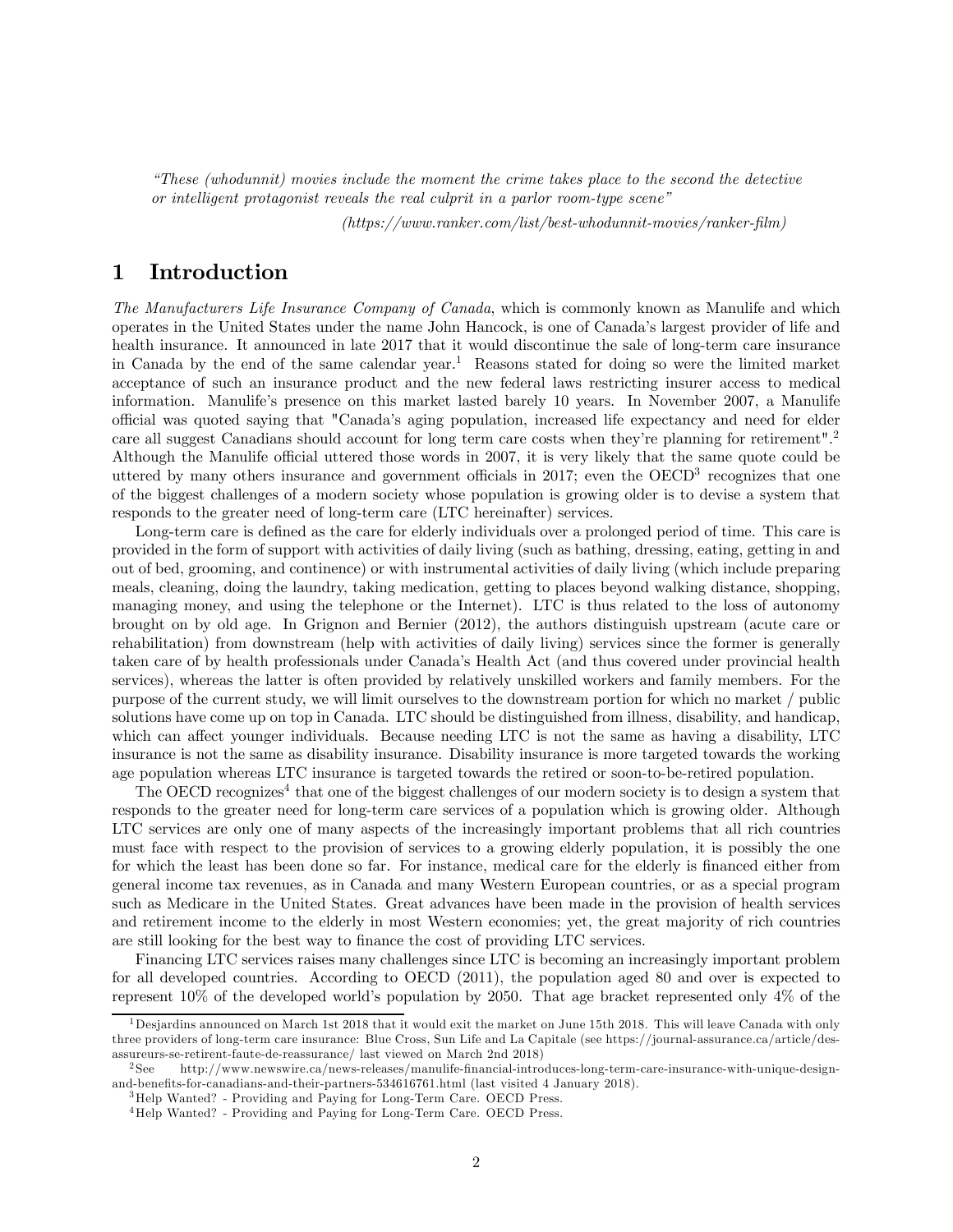rich world's total population in 2010. The over 80 age range is the fastest growing age group in the developed world. The fact that the proportion of the population that is elderly increases would not be a problem in itself if the up-and-coming population aged 80 in 2050 were as healthy as the population aged 70 in 2010. The challenge for the provision and the financing of LTC services is that the average number of years during which LTC services will be needed may actually increase if the population grows older but not healthier, or that the types of services needed, sought, and/or covered by the public system or private insurers in the future changes.

A decade ago, Brown and Finkelstein (2009) estimated that between 35% and 50% of 65-year-old Americans will be in need of a nursing home at some point. Of those, 10% to 20% will need LTC services for five years or more. Nothing suggests that these numbers have gone down since (Hurd et al., 2013). LTC services will likely become more and more costly as the bulk of baby boomers reaches an age when such services are needed. Canada, like other OECD countries, will not escape that trend. Given an annual cost for a nursing home that is approximately four times the average annual gross income of retirees (see Konetzka et al. 2014), having to pay for LTC represents a potentially catastrophic financial event for middle-income households. This is especially true for those individuals who will need LTC for five years or more. Wittenberg (2014) reports that, in the United Kingdom, the LTC cost for the high users (those individuals aged over 65 whose total LTC expenses are in the top-10% of the distribution) already exceeds 100,000 GBP (or 170,000 CAD at current exchange rates).

Despite LTC risk having many characteristics similar to that of catastrophic risk (that is, relatively low annual probability of needing LTC but high overall severity), which should be sufficient for an insurance market to thrive, LTC insurance penetration is quite low. Given that less than 15% of any rich country's population has some form of private LTC insurance, the low demand for LTC insurance phenomenon is known as the "Long-term care insurance puzzle".<sup>5</sup> Despite the apparent need for LTC insurance that would provide protection against a risk that is sizeable and increasing, very few individuals and/or households are in fact insured against the risk of needing LTC services. Many hypotheses have been formulated to explain the lack of a market for LTC insurance.<sup>6</sup> These hypotheses can be grouped in three categories: Demand considerations (including in particular the misperception of risk), Supply considerations, and Government crowding-out.

Supply side explanations for the lack of a LTC insurance market can be divided in two categories: the cost of underwriting, including the cost of asymmetric information, and the crowding out of the private market caused by government programs. Some studies (see the references in Brown and Finkelstein 2008, 2009) argue that private LTC insurance contracts are expensive because of important loading factors. Brown and Finkelstein (2007) show, however, that loads on LTC insurance are not particularly high; at least not so high as to lead rich retirees to prefer using their private savings as a form of self-insurance rather than purchasing LTC insurance. Other studies (Sloan and Norton, 1997) point to the existence of important asymmetric information problems (both moral hazard and adverse selection) which induce insurers to restrict coverage.

With respect to demand side explanations, which are more numerous than supply side explanations mainly because more data is available from individuals than from insurers, we can divide these explanations as whether they come from the agents' utility function or from the agents' probability of needing longterm care. The first, and perhaps the most significant demand side explanation for the low LTC insurance penetration observed in any country, is related to the importance of family support (and to the support of close friends, to a lesser extent). Many studies have documented the importance of family help and there is now a consensus (see for instance Bonsang 2007 & 2009, Charles and Sevak 2005, and Van Houtven and Norton, 2004) about the substitutability between informal help (in time) and formal help (in money): Informal help is generally provided by the family or close friends, whereas formal help comes mostly from private or public insurance providers, or from the government. A report from the OECD (2011) highlights the fact that family care-takers are primarily women, which include (younger) spouses, adult daughters, and

 $5$  See Pestieau and Ponthiere  $(2011)$ .

<sup>&</sup>lt;sup>6</sup>We invite the interested reader to examine the Brown and Finkelstein (2004,2011), Cremer *et al.* (2009), and Grignon and Bernier (2012) surveys on long-term care and long-term care insurance for a more detailed examination of the long-term care insurance puzzle.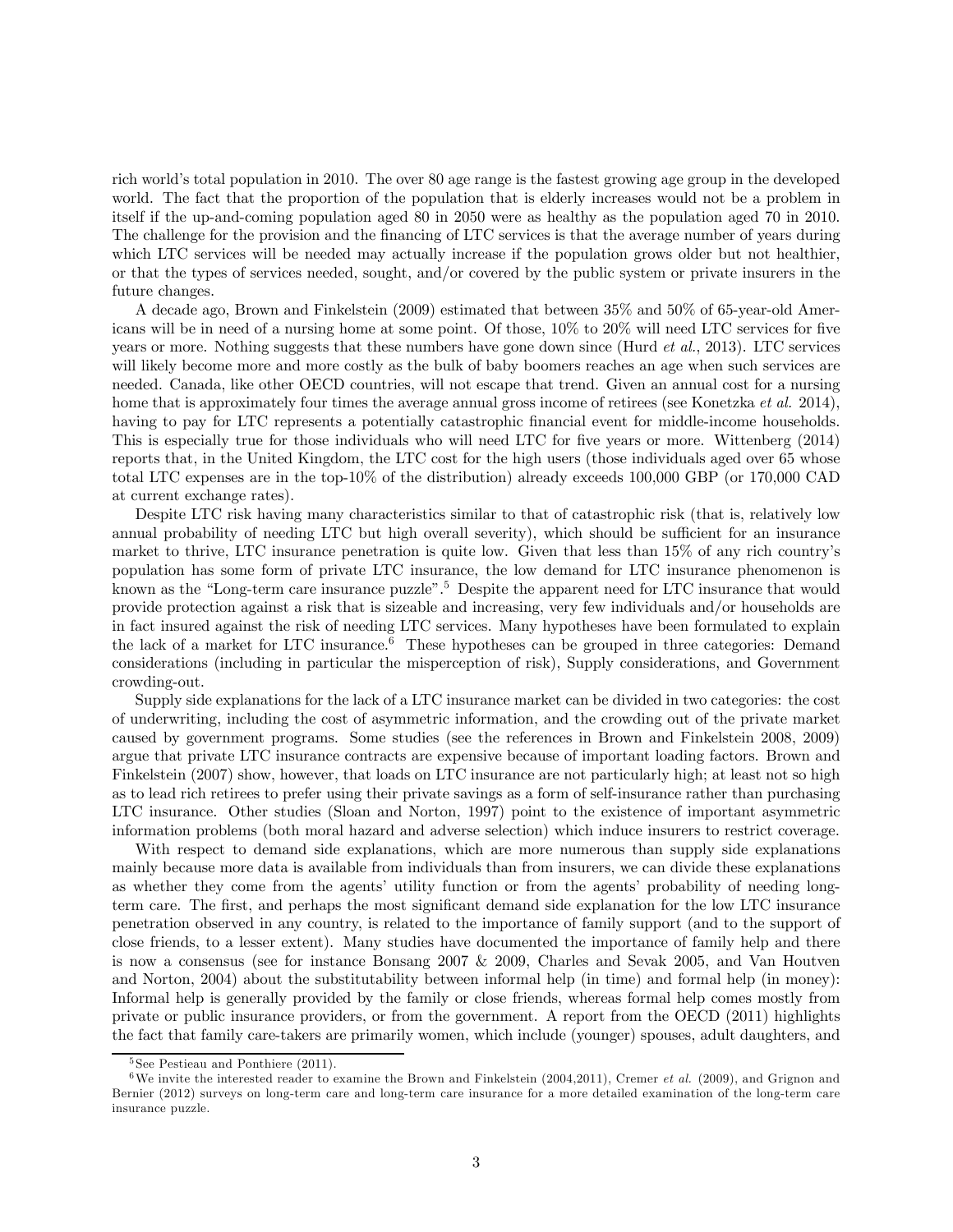daughters-in-law. Access to family support explains part of the lack of LTC insurance because it is relatively easy to ask help from family members, and children and relatives often feel uncomfortable to say no. In the context of family support, formal help consists in monetary transfers between children and their elderly parents, either directly to the parents or in the form of paying the elderly parents' nursing home if parents are unable to manage their finances. Informal help consists in children accepting to devote time to help their elderly parents, share their house or apartment with them, or move back in with an elderly parent who is unwilling to leave his or her home (Pinquart and Sorensen 2002).

A second demand-side reason is related to the general population's low level of financial literacy in general (see Lusardi and Mitchell 2014 and Boisclair et al. 2015), and the individuals' lack of knowledge about the true costs of long-term care and the benefits of LTC insurance in particular. Individuals often fail to evaluate correctly the size of LTC costs which they will basically incur until the end of life. While there is a large body of empirical studies about the lack of knowledge of basic financial concepts, the analysis in Lusardi et al. (2017) should raise our concern with respect to the pernicious impact of financial illiteracy in the long run. Indeed, illiteracy can have important consequences with respect to savings decisions and retirement planning. In contrast to the financial illiteracy evidence that is building up (for a review, see Lusardi et al., 2017), there is not much empirical evidence about whether agents have any knowledge of the true costs associated with dependency.<sup>7</sup>

The third demand side reason explaining the low demand for LTC insurance is the older parents' willingness to leave a bequest and their reluctance to leave their homes. Indeed, housing (and the sharing of it) is often considered as a substitute for LTC insurance (see Davidoff 2009) and older retirees prefer to de-cumulate house equity at the time they require care rather than buying LTC insurance.<sup>8</sup> Since bequests are, in a sense, a luxury good, wealthier individuals should be more willing to bequeath than poorer individuals. At the same time, wealthier individuals should also be more willing to buy LTC insurance. Yet, Lockwood (2014) shows that bequest motives reduce the opportunity cost of saving, thus increasing savings and decreasing the demand not only for annuities (see Brown and Poterba (2000) and Vidal-Melia and Jejarrage-Garcia (2006)) but also for LTC insurance. In the same vein, Ameriks et al. (2011) highlight the importance of bequest motives for late-in-life savings decisions. Wealth, income, and bequest motives are all related to the budget set with which elderly individuals need to contend. As shown by De Nardi et al. (2010), it appears that the *slower-than-optimal* rate of savings depletion by retirees is consistent only if they face an important medical expense (or long-term care) risk. If it is indeed true that the rate of savings depletion is suboptimal because of the potential risk for medical or long-term care expenses (that is, they consume less than they would otherwise), then retirees should be willing to buy protection against such risk.

One last demand-side source to explain the thinness of the LTC insurance market is related to the agents' misperception of long-term care risk. This misperception occurs with respect to both the likelihood that they will need such services and the cost associated with LTC services. Brown and Finkelstein (2009) and Cremer et al. (2009) mention individuals' misperceptions of LTC risks as the primary reason for explaining the long-term care puzzle. In the same way as in Finkelstein and McGarry (2006), their conclusions are built on a survey of respondents aged 78 on average which compares the subjective probability of entering a nursing home in the next 5 years to the actual decisions of the same respondents 5 years later. In the survey, they find that most respondents underestimate their true probability of needing some form of long-term care, and they infer that such under-assessment is the main reason for not purchasing LTC insurance (see Boyer et al. 2018 for evidence that such misperception does not affect insurance demand). Tennyson and Yang (2014) highlight the role of one's experience with long-term care as a contributing factor to the awareness of the risk of long-term care costs, or the lack thereof (see also Zhou-Richter et al. 2010).

As for government programs, Brown and Finkelstein (2008) show that social insurance, and in particular Medicaid in the United States, crowds out the demand for private insurance.9 While acknowledging that the

<sup>7</sup>The Canadian government is promoting financial literacy by providing an online library for finding much needed information about financial products and markets (https://www.canada.ca/en/financial-consumer-agency/services/financial-literacydatabase.html las visited on 12 December 2017)

<sup>8</sup> Borrowing out of house equity, through reversed mortgage, is relatively limited (see Caplin 2002)

<sup>9</sup> See next section for a description of the Canadian situation.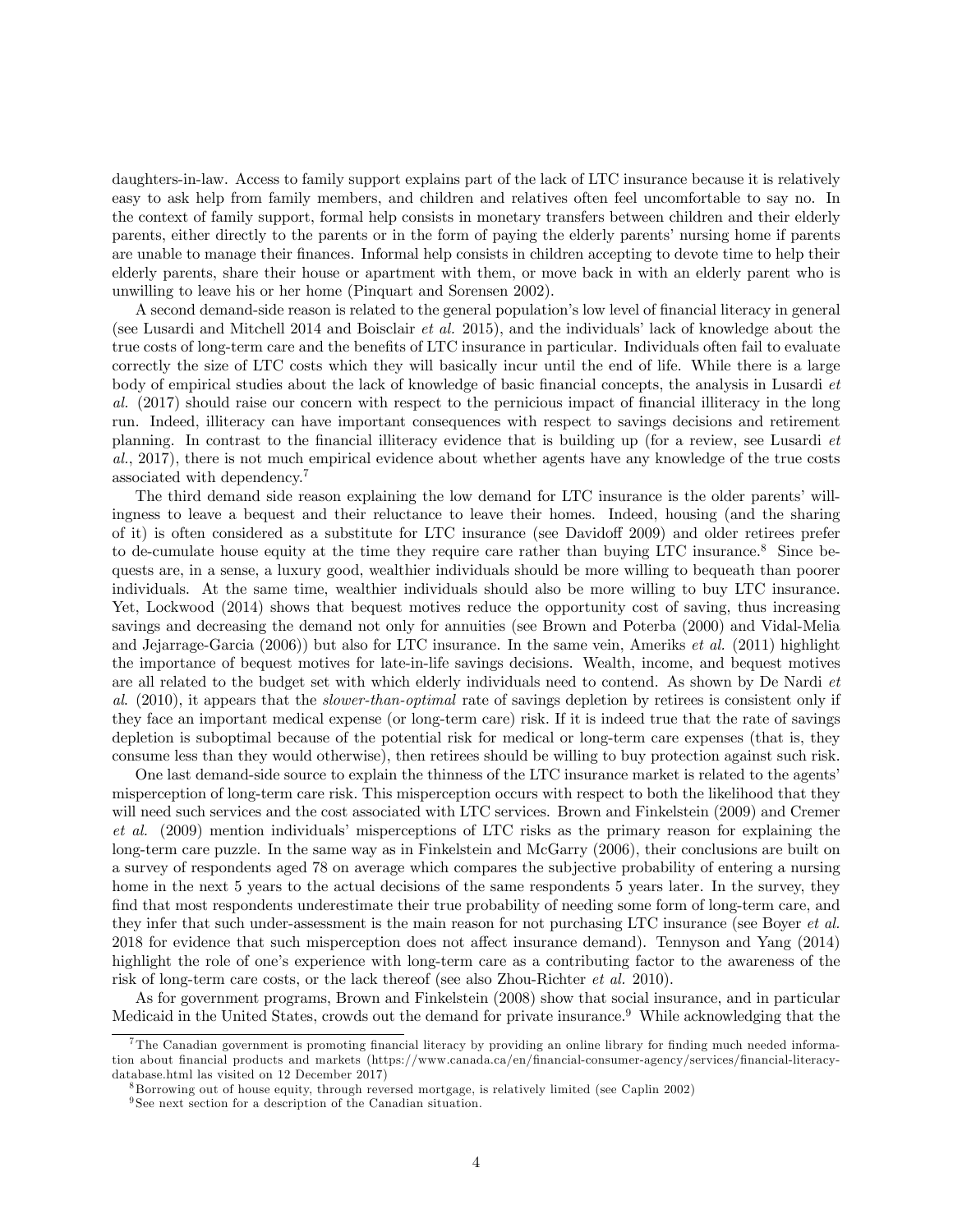public provision of health services late in life can explain the lack of insurance, Boyer and Glenzer (2017) propose that generous retirement programs (such as the Canadian Pension Plan in Canada, le Régime des rentes du Québec, or Social Security in the United States) also reduce the need for LTC insurance. They contend that high-risk individuals (i.e., those who have a high probability of having a long life) are being subsidized in the retirement and annuity market by low-risk individuals. When time comes for the high-risk individuals to purchase LTC insurance, they realize that they are richer than they should have been had their retirement not been subsidized by the low-risk individuals, and their need for LTC insurance is reduced. Low-risk individuals, seeking to separate themselves from the high-risk individuals may actually be better off not purchasing LTC insurance than subsidizing the high risk individuals a second time. The combination of generous retirement programs run by the government with adverse selection with respect to the risk of living long result in high-risk individuals wanting to be under-insured, and low-risk individuals to have little or even no insurance at all.

The objective of this paper is to use a new survey we conducted in the Fall of 2016 to explore whether the LTC insurance puzzle can be explained by demand-side factors such as the misperception of old-age risks and other individual characteristics (such as family support, risk aversion, wealth, and bequest motives), by supply-side factors such as insurers and insurance market characteristics, or to the public provision of services.

Our survey is closely related to that of Ameriks et al. (2016), which examines the characteristics of demand for LTC insurance in the United States. With the help of Asking Canadians, a Canadian online panel survey organization, we conducted our LTC insurance survey using many similar questions as in Ameriks *et* al. (2016). For instance, we asked specific questions about the individual respondent's characteristics and preferences related to risk, their interest in leaving a bequest, and their knowledge about long-term care and long-term care insurance to assess their demand for LTC insurance products. Ameriks *et al.* (2016) find that 60% of the panel members should buy LTC insurance, although merely 22% of panel respondents actually have LTC insurance; interestingly, we find much smaller proportions in our panel of Canadian respondents with only 11.5% of respondents telling us they have LTC insurance coverage. Ameriks *et al.* (2016) explains the gap between the theoretical prediction (60%) and reality (22%) by a lack of interest on the demand side as well as poor insurance product features.

Before getting into the possible reasons why so little LTC insurance is purchased, we first present in the next section the situation and the challenges that befall Canada with respect to the growing elderly population in possible need of LTC services. In Section 3, we present the survey we conducted in Quebec and Ontario with respect to the perception of the need for LTC services, and the potential demand for LTC insurance. Demand side explanations, such as risk aversion, risk perception, and wealth are first examined to explain the low take-up rate. We then examine supply side explanations and the crowding-out by government programs. Finally we conclude with public policy implications of our results.

# 2 The state of LTC in Canada

Despite the demographic trend towards having older populations and the pressure it puts on health care cost at older ages, OECD countries have still been able to keep LTC expenditures (either public or private) at a relatively low levels. Overall, OECD countries spend on average 1.5% of GDP on LTC services, of which only 20% can be considered as private expenditures. Figure 1 illustrates the importance (or lack thereof) of public expenditure on long-term care services (health and social) in 30 OECD countries. As a percentage of its GDP Canada is close to the OECD mean in terms of total expenditure on long-term care, as well as in terms of public expenditures.

Because the Canada Health Act does not include LTC services to aging individuals in dedicated establishments, provinces are not required to provide such services on a universal basis. In addition, there are no federally-mandated standards<sup>10</sup> for LTC services so that they can vary across provinces. This means that, depending on the insurance contract that individuals sign with a private insurer (that is, does the contract

 $10$  See McGregor and Ronald (2011) for more on this topic.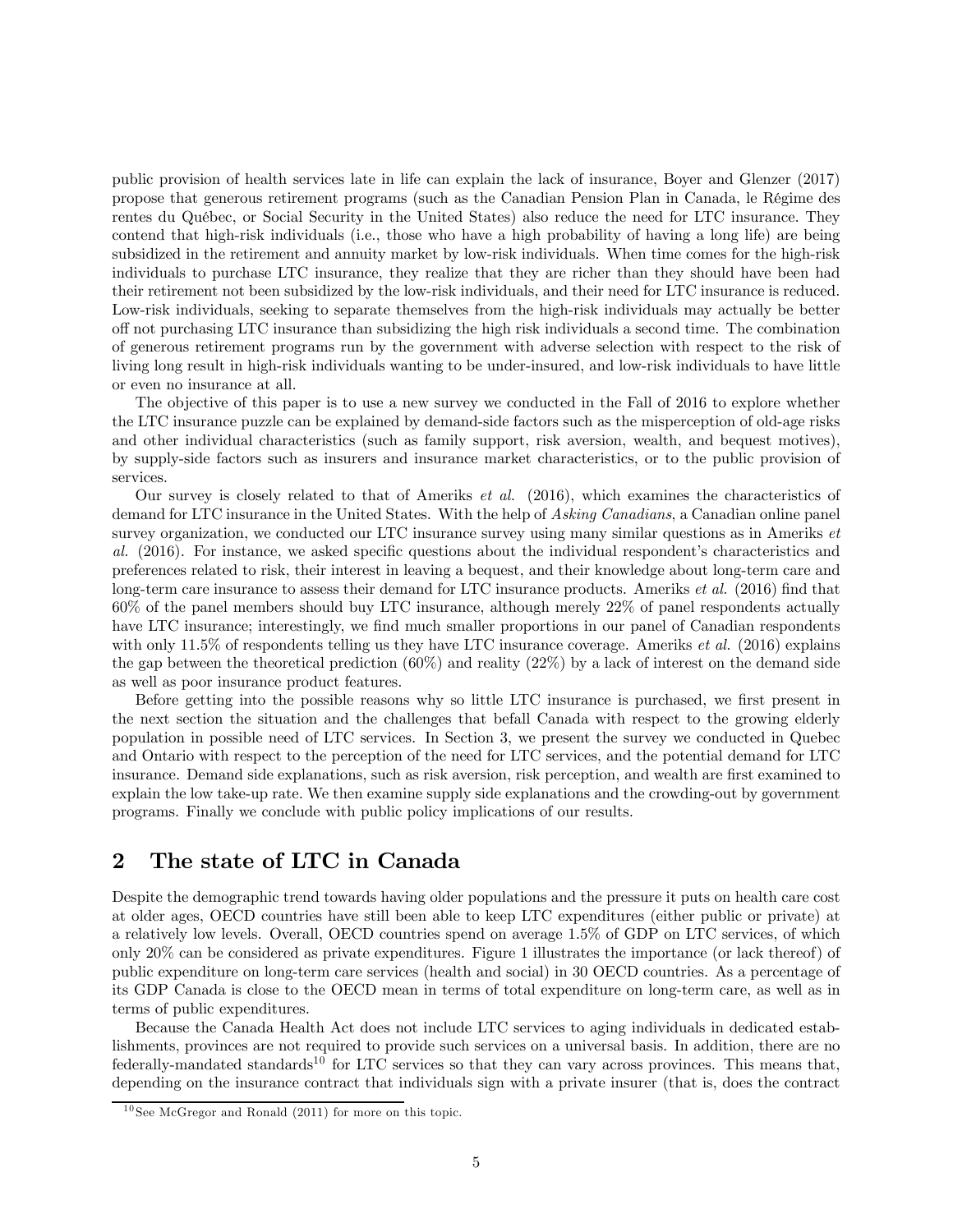

Figure 1: Total and public sector spending on long-term care services as a percentage of the country's GDP for the year 2014. Source: OECD Health Statistics (2017)

pay a fixed amount if ADL impairments are present, or does the contract specify a level of care without an actual exchange of money ex post), LTC services may even vary within a province as a function of the individual's ability to pay or the quality of the services specified in the insurance contract. Based on this evidence, McGregor and Ronald (2011) conclude that there are important disparities in the provision of LTC services in Canada. These disparities could potentially be a source of inequalities across provinces. To illustrate the extent of the disparities across provinces with respect to the provision of LTC services, Table 1 provides a series of statistics on the cost in each province of residential care, on the availability of beds in such facilities and on the importance of the for-profit sector in the provision of LTC services.

| Table 1. Differences in the cost to residents of long-term care facilities                    |                                                                                                     |                       |                |                      |               |                 |  |  |
|-----------------------------------------------------------------------------------------------|-----------------------------------------------------------------------------------------------------|-----------------------|----------------|----------------------|---------------|-----------------|--|--|
| and other specificities of the ten Canadian provinces                                         |                                                                                                     |                       |                |                      |               |                 |  |  |
|                                                                                               |                                                                                                     | Monthly charge        |                | Maximum charge for   | Beds per 1000 | For profit      |  |  |
| Province                                                                                      |                                                                                                     | for residential       |                | residential care per | individuals   | facilities as a |  |  |
|                                                                                               |                                                                                                     | care facility         | month $(2017)$ |                      | aged $75+$    | % of total      |  |  |
|                                                                                               | Min                                                                                                 | Max                   | Basic service  | Private room         |               |                 |  |  |
| Alberta                                                                                       | \$1,200                                                                                             | $$1,200$ <sup>a</sup> | \$1,636        | \$1,992              | 83.9          | 30%             |  |  |
| British Columbia                                                                              | \$810                                                                                               | \$1,950               | \$3,279        |                      | 81.3          | 31\%            |  |  |
| Manitoba                                                                                      | \$780                                                                                               | \$1,860               | \$2,550        |                      | 116.1         | 26\%            |  |  |
| New Brunswick                                                                                 | \$3,540                                                                                             | \$5,220               | \$3,437        |                      | 78.5          | $5\%$           |  |  |
| Newfoundland                                                                                  | \$2,790                                                                                             | \$2,790 $^a$          | \$2,990        |                      | 84.2          | $\Omega$        |  |  |
| Nova Scotia                                                                                   | \$3,300                                                                                             | \$5,970               | \$3,350        |                      | 89.4          | 30%             |  |  |
| Ontario                                                                                       | \$1,470                                                                                             | \$1,470 $^{a}$        | \$1,820        | \$2,599              | 91.5          | 53%             |  |  |
| PEI                                                                                           | \$1,350                                                                                             | \$4,590               | \$2,328        |                      | 100.1         | 41\%            |  |  |
| Québec                                                                                        | \$900                                                                                               | \$1,470               | \$1,163        | \$1,868              | 88.3          | $23\%$          |  |  |
| Saskatchewan                                                                                  | \$870                                                                                               | \$1,620               | \$2,722        |                      | 112.8         | 8%              |  |  |
| Source                                                                                        | CIHI $(2005)^{b,c}$<br>Multiple (see footnote <sup>11</sup> )<br>CUPE $(2009)^c$<br>CUPE $(2009)^c$ |                       |                |                      |               |                 |  |  |
| $a$ Same cost to all residents (for more details, see McGregor and Ronald 2011).              |                                                                                                     |                       |                |                      |               |                 |  |  |
| $b$ The reported values were in days, we multiplied all by 30 to arrive at the above numbers. |                                                                                                     |                       |                |                      |               |                 |  |  |
|                                                                                               | $c$ From McGregor and Ronald (2011) citing CIHI (2005) and CUPE (2009).                             |                       |                |                      |               |                 |  |  |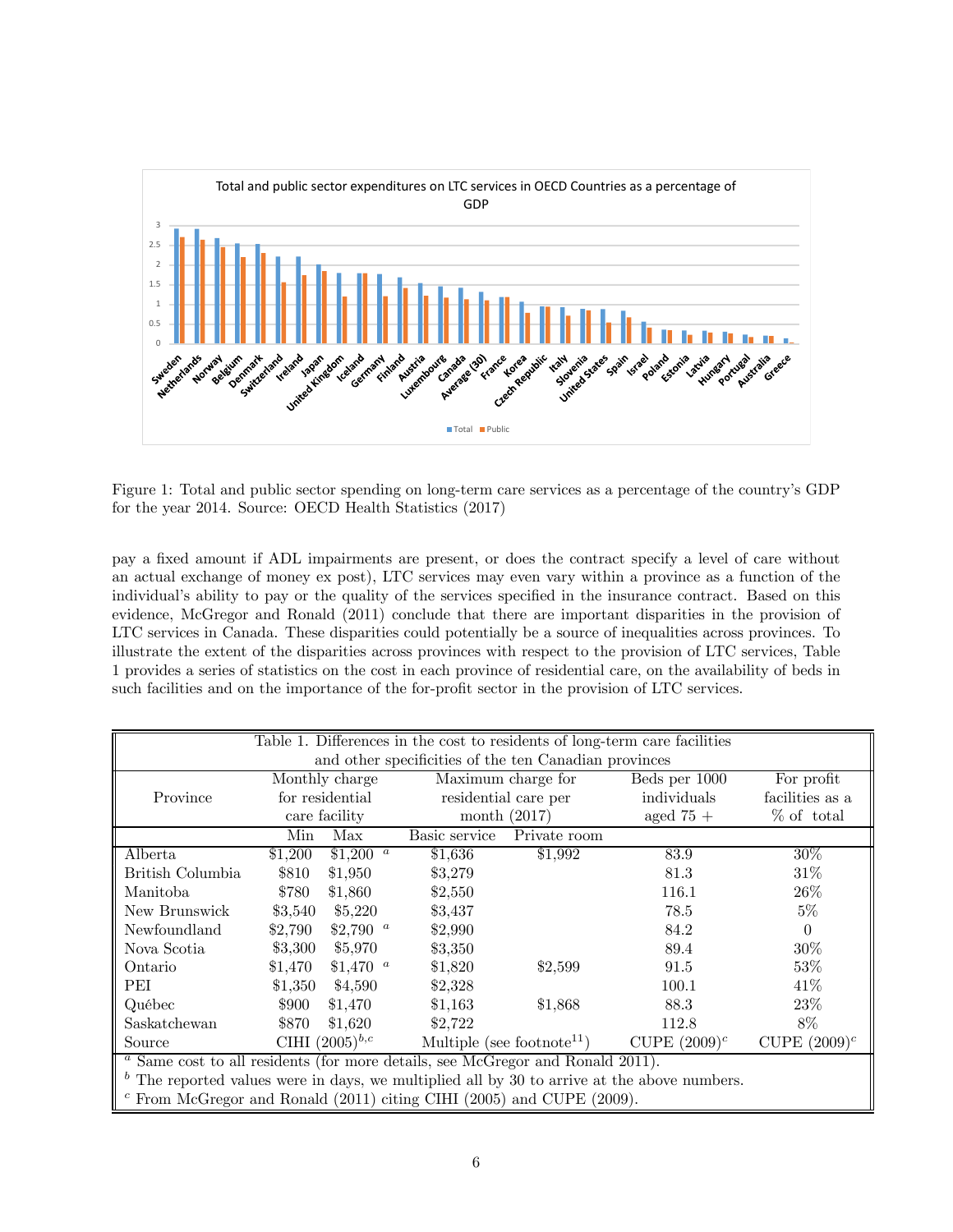Across Canada the maximum daily copayment for a stay in a residential care facility in 2004 varied from almost \$200 in Nova Scotia to \$40 in Alberta. Some provinces (Alberta, Ontario, and Newfoundland & Labrador) asked all residents to pay the same price for a stay in a residential-care facility, at least in terms of the basic service. Other provinces used some form of means-testing approach, or have different prices for different individuals based on their age or the type of services that is required or demanded (such as a private room). The distribution across provinces in the maximum amount that needs to be paid by month in 2005 (and reported in CIHI 2005) is still evident in  $2017$ .<sup>11</sup>

We also note that the supply of long-term care facilities varies a lot across provinces both in terms of the number of beds available as a proportion of the population aged 75 and over, and in terms of the ownership of these care facilities. With respect to the beds, it is in New Brunswick that the supply of beds per 1000 individuals aged 75 and over is the smallest with 78.5 beds, compared to 116.1 per thousand residents in Manitoba. The private sector's presence is also quite different across provinces as it represents less than 10% of the total supply of beds in Saskatchewan, New Brunswick and Newfoundland & Labrador, compared to 30% in British Columbia, Alberta, and Nova Scotia, and to over 50% in Ontario.

In Quebec, a bed in a long-term care unit (the French acronym is CHSLD) can be secured for a maximum of between \$1,162 and \$1,867 per month.<sup>12</sup> Given the means-tested higher bound of \$1,867, this seems relatively low compared to the monthly earnings<sup>13</sup> of richer retirees. In Ontario, the monthly cost for any elderly individual in a residential care facility is also less than \$1800. The maximum cost in Atlantic Canada varies between twice and four times the minimum price. In the private sector, the cost of a nursing home is estimated to be between \$40,000 and \$60,000 per year (see Boyer *et al.* 2017).

Based on OECD publications<sup>14</sup> on long-term care services, Canada is not unique in its treatment of longterm care at the regional level (Slovakia and Estonia also have regional mandates for long-term care services), or at least with a dual central-regional responsibility as Spain, Ireland, the United Kingdom, Switzerland, Italy, and New Zealand, to name a few, also share responsibility of providing LTC services between the central government and their more-or-less autonomous regions. Some countries provide means-tested long-term care services that are managed at the federal and regional levels, such as in the United States through Medicare and Medicaid. What is unique about Canada, however, is that it is the only OECD country whereby the long-term care responsibility falls entirely upon the different regions (that is, the provinces), while at the same time allowing a private market for LTC insurance.

ON: https://www.ontario.ca/page/find-long-term-care-home

 $11$  Per province (last visited on 8 February 2018):

AB: http://www.health.alberta.ca/services/continuing-care-accommodation-charges.html

BC: https://www2.gov.bc.ca/gov/content/health/accessing-health-care/home-community-care/care-options-and-cost/long-

term-residential-car

MB: http://www.gov.mb.ca/health/pcs/index.html

NB: http://www2.gnb.ca/content/gnb/en/services/services\_renderer.9615.html

NL: http://www.health.gov.nl.ca/health/faq/nhltfaq.html

NS: https://novascotia.ca/dhw/ccs/FactSheets/Paying-for-Long-Term-Care.pdf

PEI: http://www.gov.pe.ca/photos/original/hlth\_ltc\_fs1.pdf (2012)

QC: www4.prod.ramq.gouv.qc.ca.

SA: https://www.saskatchewan.ca/residents/health/accessing-health-care-services/care-at-home-and-outside-thehospital/special-care-homes

 $12$ This cost varies depending on whether this is a private or shared room, and according to income. See https://www4.prod.ramq.gouv.qc.ca/Cah/BY/BYG\_GereAdheb/BYG6\_CalcContb\_iut/BYG6\_Accueil.aspx (last visited on 10 January 2018).

<sup>&</sup>lt;sup>13</sup> According to the 2015 survey, senior families, where the highest income earner was 65 years of age or older, had a median after-tax income of \$57,500, whereas unattached individuals 65 years of age or older had a median after-tax income of \$26,300. http://www.statcan.gc.ca/daily-quotidien/170526/dq170526a-eng.htm (last visited on 29 January 2018).

<sup>&</sup>lt;sup>14</sup> Help wanted: Providing and Paying for Long-term Care (OCDE 2011), Questionnaire on Long-Term Care Workforce and Financing (OECD 2009-10),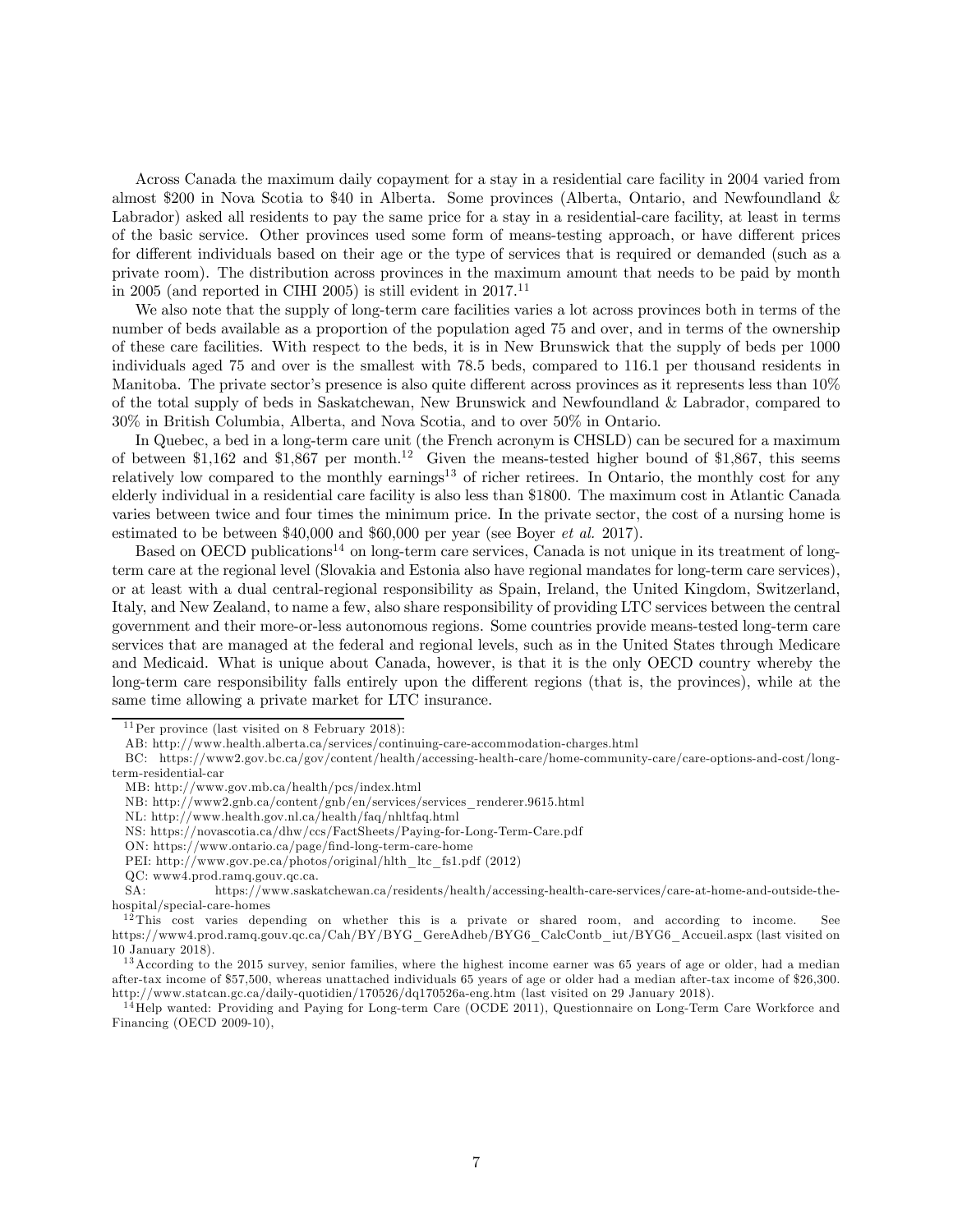# 3 Why so little insurance?

#### 3.1 The Survey

We contacted a Canadian online panel survey organization, Asking Canadians, to conduct a survey on longterm care insurance in late autumn 2016. Two thousand panel members aged 50 to 70 residing either in Ontario or in Quebec were randomly selected. The 50 to 70 year-old range was chosen because individuals in that age group are those for whom the risk of needing long-term care is most salient and foreseeable, but yet idiosyncratic enough for insurers to see the risk as diversifiable, at least over time (similar to life insurance). Asking Canadians chooses to reward its survey participants for their effort with loyalty rewards from major retailers, but some socio-demographic groups are under-represented in the survey. This is particularly the case for low-educated individuals. To correct for this over/under representation of some socio-demographic groups, we re-weighed the data using the Labor Force Survey of 2014 by stratifying groups based on age (20 categories), sex (2 categories), province of residence (2 categories), and level of education (3 categories).

The survey questionnaire had four parts.<sup>15</sup> The first three parts asked respondents about socioeconomic characteristics, reasons for having purchased (or not) long-term care insurance, risk perceptions, and their preferences regarding the type of long-term care they would prefer to receive. Questions for which we expected a significant fraction of missing information, such as measures of savings and income, were asked using unfolding brackets. We then imputed missing values with information from the bracketing based on socio-demographic covariates such as age and sex. The fourth and last part of the survey consisted of a stated-preference experiment, which is described in more details in Boyer et al. (2017). Table 2 reports the summary statistics of some results from the survey (all survey values reported in the paper are in 2016 Canadian dollars).

The first results to appear in Table 2 is the fact that LTC insurance is not very popular amongst our survey participants as 11.5% of them report having some sort of LTC insurance coverage. This compares to 71% of the respondents who have life insurance. The 11.5% take-up rate is not as small as one could think, however, given previous results in the literature on the topic, or stylized facts from the industry. Boyer et al. (2017) report that, in Quebec, "the association representing insurers (ACCAP) reported a take-up rate for long-term care insurance policies around 1.7% in 2015" (page 2). Baker (2009) also finds a take-up rate of less than 1% (at least as reported in Grignon and Bernier 2012). Our survey results are much closer to the 13.8% take-up rate in the United States that was reported in Brown and Finklestein (2011) and Grignon and Bernier  $(2012)$ , but not as high as the  $22\%$  take-up rate reported in Ameriks *et al.* (2016).

 $15$ Note that the questionnaire was made available in French and in English.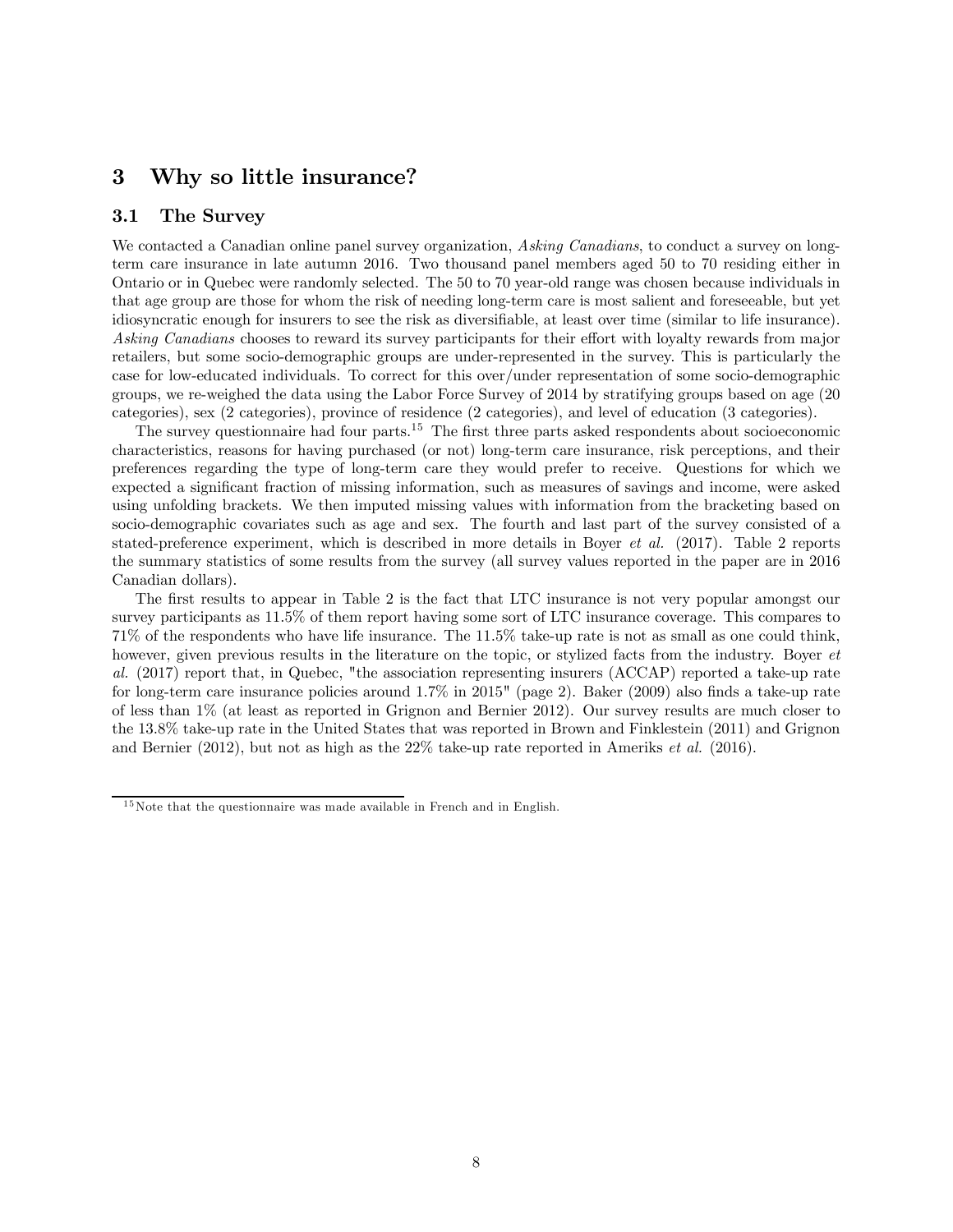|                                                                                                                                                                                                                                | Table 2. Summary statistics for a subset of variables. |       |          |          |          |          |          |                             |
|--------------------------------------------------------------------------------------------------------------------------------------------------------------------------------------------------------------------------------|--------------------------------------------------------|-------|----------|----------|----------|----------|----------|-----------------------------|
|                                                                                                                                                                                                                                | Num                                                    | Mean  | Std.Dev. | $10\%$   | 25%      | Median   | 75\%     | 90%                         |
| Has LTC insurance                                                                                                                                                                                                              | 1819                                                   | 0.115 | 0.33     |          |          |          |          |                             |
| Total income $(\$'000)$                                                                                                                                                                                                        | 2000                                                   | 107   | 450      | 20       | 41       | 72       | 110      | 168                         |
| House value                                                                                                                                                                                                                    | 1216                                                   | 594   | 4381     | 150      | 230      | 330      | 500      | 800                         |
| Total wealth house owners $(\$'000)$                                                                                                                                                                                           | 1216                                                   | 928   | 5146     | 197      | 309      | 500      | 825      | 1275                        |
| Total wealth renters $(\$'000)$                                                                                                                                                                                                | 784                                                    | 156   | 435      | $\theta$ | 4.5      | 50       | 188      | 400                         |
| Has life insurance                                                                                                                                                                                                             | 2000                                                   | 0.71  | 0.45     |          |          |          |          |                             |
| Lives in Quebec                                                                                                                                                                                                                | 2000                                                   | 0.50  | 0.50     |          |          |          |          |                             |
| At least one sickness                                                                                                                                                                                                          | 2000                                                   | 0.44  | 0.50     |          |          |          |          |                             |
| Number of sicknesses                                                                                                                                                                                                           | 2000                                                   | 0.61  | 0.83     | $\Omega$ | $\Omega$ | $\Omega$ |          | $\mathcal{D}_{\mathcal{L}}$ |
| Has a pension plan                                                                                                                                                                                                             | 2000                                                   | 0.59  | 0.49     |          |          |          |          |                             |
| Monthly premium $(>\,$ \$1)                                                                                                                                                                                                    | 209                                                    | 124   | 112      | 23       | 49       | 87       | 165      | 250                         |
| Potential monthly benefits $($ >1\\\sphash} \sphash \sphash \sphash \sphash \sphash \sphash \sphash \sphash \sphash \sphash \sphash \sphash \sphash \sphash \sphash \sphash \sphash \sphash \sphash \sphash \sphash \sphash \s | 211                                                    | 2410  | 2006     | 478      | 934      | 2000     | 3084     | 5255                        |
| Premium-to-benefit ratio                                                                                                                                                                                                       | 207                                                    | 21.8% | 77.5%    | $1.05\%$ | $2.28\%$ | 4.78\%   | $10.5\%$ | $33.3\%$                    |

The columns give the number of usable answers per question (the number of respondents is 2000), mean, standard deviation, and some quantile values (including median) for 10 variables in the survey. Has LTC insurance is equal to 1 if the respondent has LTC insurance and 0 otherwise. Number of sicknesses is equal to the number of health issues (heart disease, stroke, diabetes, lung disease, hypertension, mental problem, cancer) a respondent has. Monthly premiums and potential benefits are imputed conditional on being greater than \$1. By design, half the respondents live in Quebec and almost half are women / speak French / are aged 60 and over / are retired

In our survey, the median annual household income stands at \$72,000, which is slightly below that of the average Canadian household's which stands at \$79,000. It is quite close to the average Quebec household's income of 74,000\$. By design,  $50\%$  of our respondents are residents of the province of Quebec, use French as their main official language at home, are aged 60 and over, are retired, or are women. With respect to their health, 44% of our respondents reported having or having had at least one of the following seven medical conditions: Heart disease, Stroke, Diabetes, Lung disease, Hypertension, Mental problems (including depression), and/or Cancer. 72% of those with an illness reported having only that one, 20% of survey respondents with at least one illness reported having two medical conditions, and 8% having three or more<sup>16</sup> illnesses.

Questions regarding the respondents' access to an employer-sponsored pension plan and the characteristics of the respondents' LTC insurance contract, if applicable, were also asked. 59% of our respondents report having an employer-sponsored pension plan. Based on our respondents' answers to our survey, we were able to impute the LTC insurance contract premium and benefits for 209 respondents (with 209/1819=11.5%). Conditional on the imputed values being greater than 1, the average monthly premium is \$124, for an average monthly benefit of \$2410. Both values are in line with what is observed in the actual LTC insurance market.

The question we seek to answer in this paper is why LTC insurance products, which protect Canadians and their families against the hardship associated with the catastrophic cost of LTC services, is not more prevalent in our modern society. In the rest of the paper, we are considering sequentially the following four suspects – two are demand-side related, one is supply-side related, and the last ones comes from outside forces – for explaining the low LTC insurance take-up rate in Canada:

- 1. LTC insurance is prohibitively expensive given the individual's perception of the risk associated with this type of adverse event.
- 2. Individuals' characteristics (such as risk aversion an wealth) are such that they have a low demand or need for LTC insurance.

 $16$ Two respondents reported having all 7 conditions.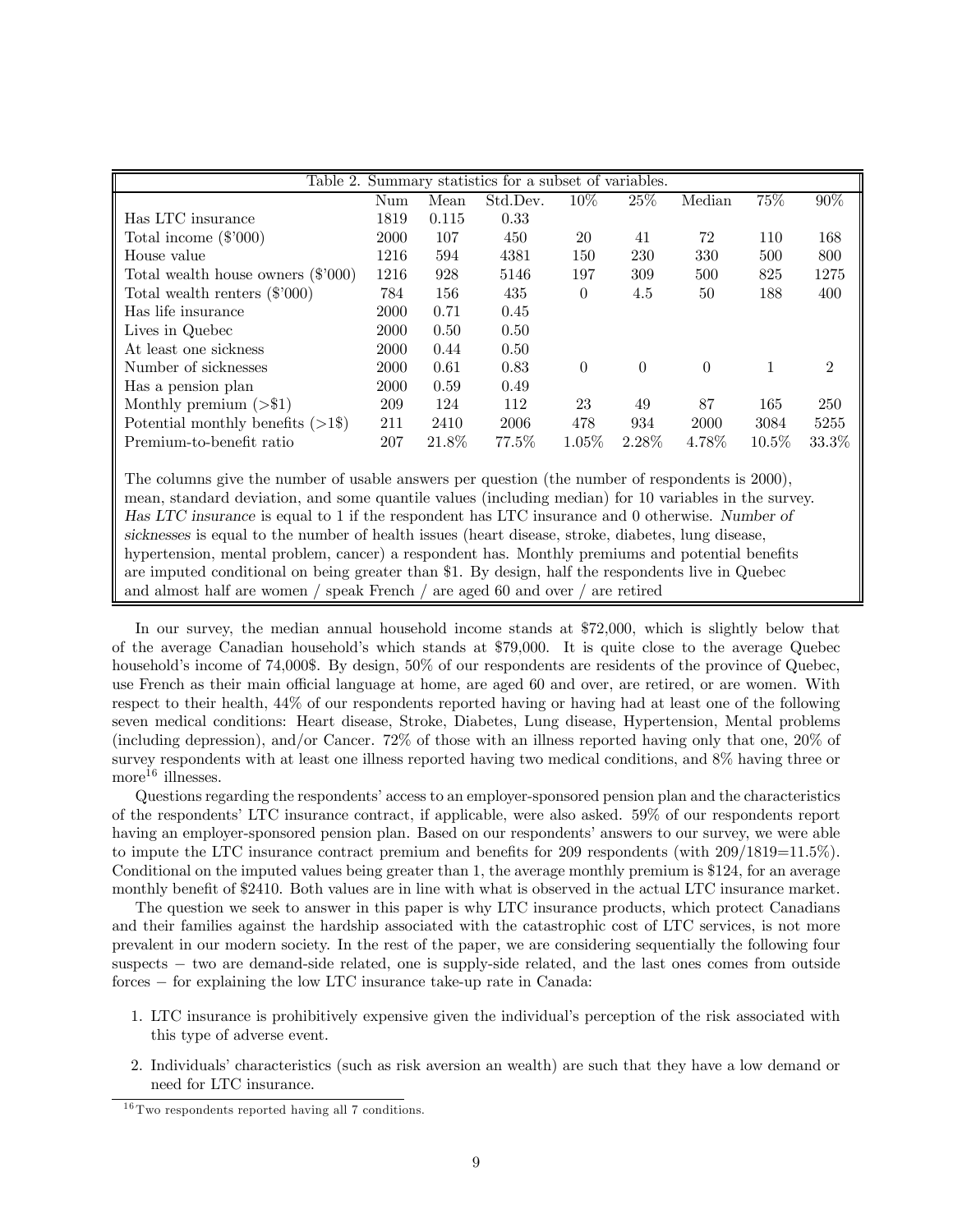- 3. The supply of long-term care insurance is lacking because either insurers do not see much profitability to be made in this market, or compared to other personal insurance lines, insurance agents do not perceive there is enough commission upside to warrant investing much energy to understand the drivers of the LTC insurance market and to sell LTC insurance products.
- 4. Public services are crowding out the private insurance market either directly by offering LTC services, or indirectly by causing disruptions which prevent insurers from having access to a big enough market to diversify risk and recoup the fixed costs associated with setting up a LTC insurance markets.

Even though there are potentially other suspects that could explain why LTC insurance markets find little traction in Canada and in other OECD regions or countries, we believe that these are the most likely usual suspects. One possible additional reason for not purchasing LTC insurance is a lack of confidence in the insurance industry. We did not pursue that line of questioning in our survey.

#### 3.2 Price and risk perceptions

We asked survey respondents for the basic pricing characteristics of their LTC insurance contracts. Survey respondents told us that the median monthly premium they pay is approximately \$87, which is lower than the mean which stands at \$124. These premium payments allow respondents to obtain monthly benefits equal to \$2410 on average if some kind of help with activities of daily living is needed or the respondent has lost his autonomy.<sup>17</sup> Similarly to the case of the premiums, the mean benefit is greater than the median benefit which is \$2000.

Assuming a five-year average need of LTC services (see Boisclair et al. 2016), the average potential benefits is close to \$145,000. This is similar to the \$150,000 that was reported in Grignon and Bernier (2012) for each member of a married couple. The monthly premium of \$124 (or close to \$1500 per year) is quite similar to the protection associated with automobile insurance. It is therefore difficult to argue that the reason why long-term care insurance is so unpopular is that it is prohibitively expensive.

Individuals may have a low demand for insurance if they under-estimate their probability of needing long-term care so that the perceived price of insurance is high given their low subjective probability of needing such coverage. In order to examine appropriately this question, we asked survey respondents for their perceived probability of eventually needing long-term care in a nursing home, of living to age 85, and of living more than 1, 2, and 4 years with one or more physical or mental (or ADL) limitations. Table 3 compiles the results of the respondents' answers to these questions.

<sup>&</sup>lt;sup>17</sup>Payments are not conditional upon using formal LTC help such as nursing homes for instance. Participants may then use insurance payments to compensate their family for the informal help provided.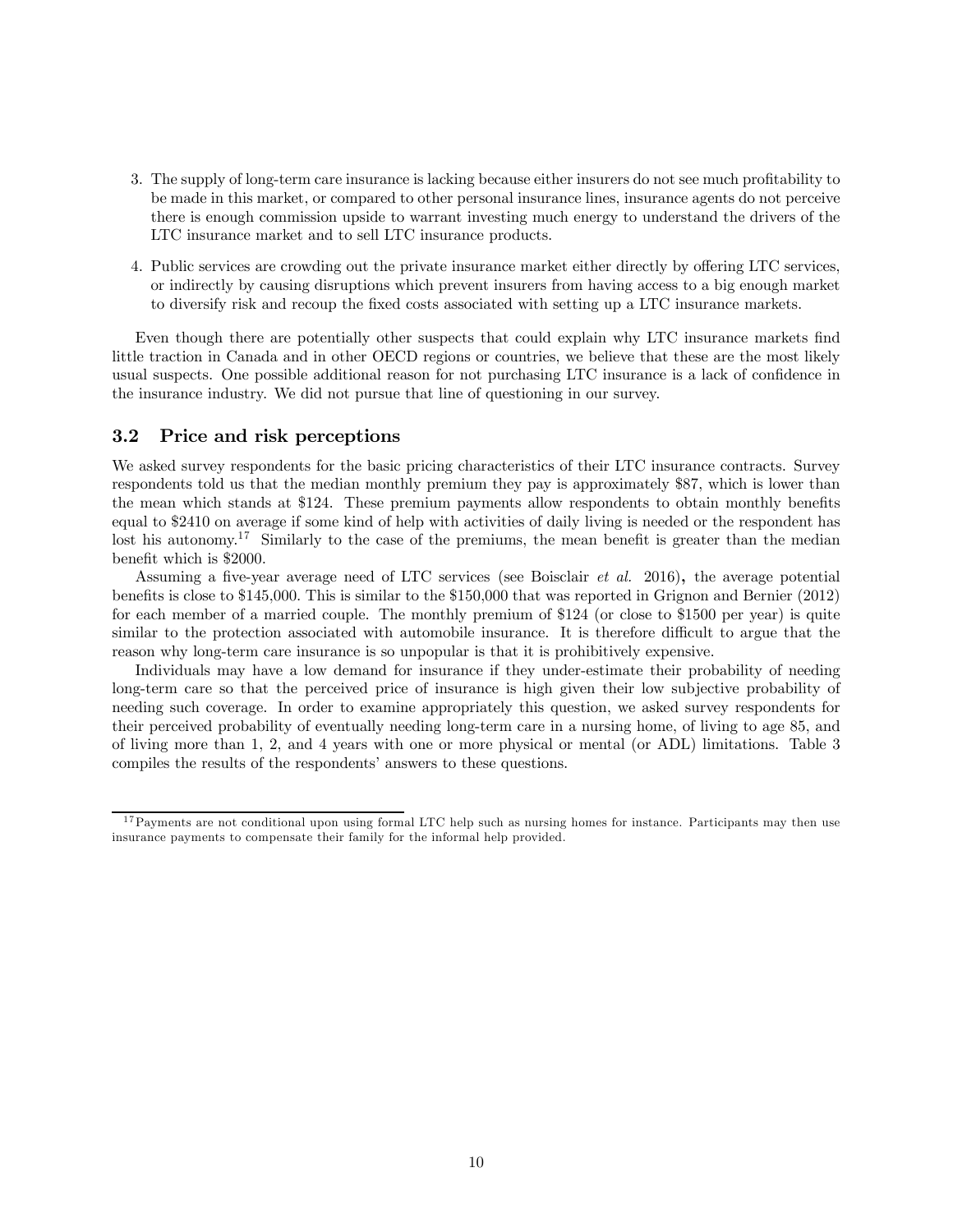| Table 3. Perception of the risk of needing long-term care in the future |             |           |                         |         |
|-------------------------------------------------------------------------|-------------|-----------|-------------------------|---------|
|                                                                         | Without LTC | With LTC  | Objective <sup>18</sup> | T-test  |
| Question: What is your probability                                      | Insurance   | Insurance | Probability             | RankSum |
|                                                                         | 36.9        | 28.0      |                         | $1\%$   |
| of needing a nursing home                                               | (30.0)      | (26.7)    | $26\%$                  | $1\%$   |
|                                                                         | 1087        | 152       |                         | False   |
|                                                                         | 70.0        | 70.3      |                         | n.s.    |
| of living to age 85                                                     | (27.4)      | (19.1)    | $65\%^{19}$             | n.s.    |
|                                                                         | 1343        | 178       |                         | False   |
| of living more than                                                     | 46.9        | 39.6      |                         | $1\%$   |
| 1 year with an ADL                                                      | (32.7)      | (33.6)    | $56\%^{20}$             | $1\%$   |
|                                                                         | 1055        | 142       |                         | False   |
| of living more than                                                     | 42.9        | 37.6      |                         | $10\%$  |
| 2 years with an ADL                                                     | (31.2)      | (33.5)    | N/A                     | n.s.    |
|                                                                         | 763         | 91        |                         | False   |
| of living more than                                                     | 35.8        | 33.8      |                         | n.s.    |
| 4 years with an ADL                                                     | (30.5)      | (33.9)    | N/A                     | n.s.    |
|                                                                         | 597         | 77        |                         | False   |
| of living with a family member                                          | 39.0        | 38.6      |                         | n.s.    |
| if in need of a nursing home                                            | (36.7)      | (36.3)    | N/A                     | n.s.    |
|                                                                         | 1258        | 166       |                         | False   |

This table presents the mean, standard deviation, and number of answers to the six questions related to the respondents' subjective probability of needing long-term care. The last column gives the level of significance of the test for the difference in the mean and in the median answers of those who have LTC insurance coverage and those who have not, at the  $1\%$ ,  $5\%$ , and  $10\%$  levels, or a difference that is not significant (n.s.). The test for the mean is a t—test and the test for the median is a Wilcoxon ranksum test. The third entry in the last column tells us whether the statement that "individuals without LTC insurance have a lower perception of risk than those with insurance" is "True" or "False". The next-to-last column gives the actual statistic according to previous research (see Boisclair *et al.* 2016).

By first comparing the respondents' perceptions of risks with the actual probability of the event occurring (at least unconditionally), we see that respondents who do not have LTC insurance underestimate their probability of needing a nursing home, but not as much as the respondents who have LTC insurance. With respect to the probability of living to age 85, both the insured and the uninsured respondents over-estimate this probability in a similar way. So, in essence, insured and uninsured survey respondents anticipate to live longer and healthier lives than what reality suggests, and insured individuals are even more optimistic than the uninsured.

The fact that individuals who do not have LTC insurance perceive the risk of needing long-term care as lower than individuals who have LTC insurance contrasts with what we would expect in terms of the perceptions of uninsured respondents compared to insured respondents. Uninsured respondents should assign (i) a lower subjective probability of needing long-term care services in a nursing home, (ii) a lower subjective probability of reaching age 85, and (iii) a lower subjective probability of living 1, 2, and 4 years with an ADL

 $18$ At least as computed in the COMPAS study of Boisclair *et al.* (2016).

 $19$  Conditionnal on being 65 and male at the time of the survey, according to Canadian life tables. For females, the probability is higher. See Boyer et al. (2017).

<sup>&</sup>lt;sup>20</sup>Although 35% is the "standard value" obtained from The Retirement Project (2007), Robinson (1996), and Dick et al. (1994), we will use the recent estimate reported in Boyer *et al.* (2017) of 56%. The estimates in Hurd *et al.* (2013) and Friedberg et al. (2014) are closer to 50%. Kemper and Murtaugh (1991) propose 43%, whereas Wiener et al. (1994, 2000) report 49%. St. John and Dale (2011) report much lower values for Australia, with the probability of needing long-term care by age 85 of 10%, and 25%.by age 90. According to a senior executive of the Canadian Life and Health Insurance Association (CLHIA) quoted in The Globe and Mail, 3 Feb. 2016, the probability that any Canadian will need long-term care at least once in his/her lifetime is 17% (https://www.theglobeandmail.com/globe-investor/retirement/retire-health/should-you-buy-long-termcare-insurance/article28512380/).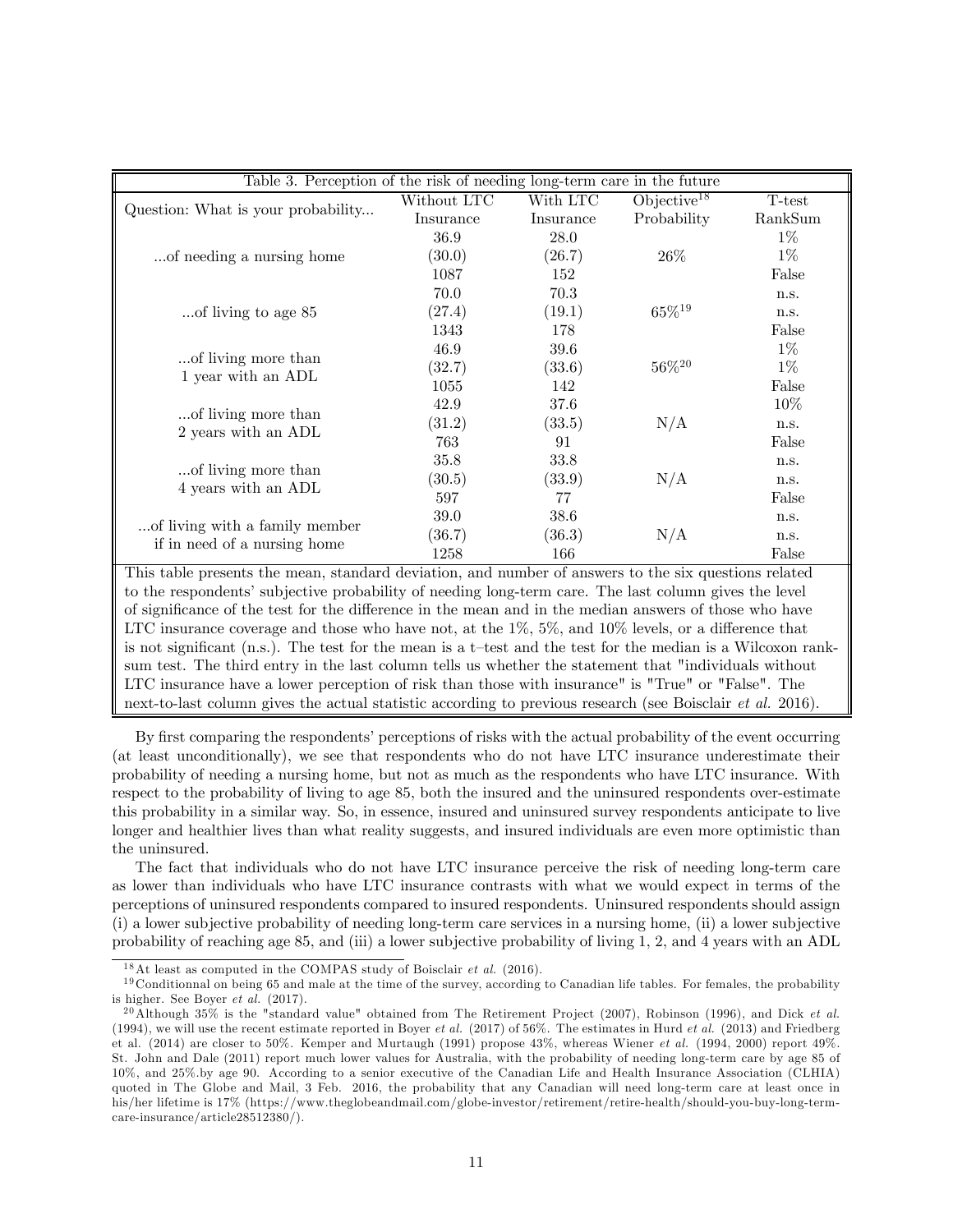limitation. It therefore seems that the differences in the respondent's perception of facing hardship later in life do not match their differences in LTC insurance purchasing decisions.

This is even more dramatic when examining the evidence related to the perception of the risk of needing long-term care since uninsured individuals are those who have the higher subjective probability of needing such service. The difference in the distribution of the perceived probability of needing a nursing home amongst purchasers and non-purchasers of LTC insurance is more evident in Figure 2 where we merged probabilities in 20% bins. Compared to uninsured respondents (on the left), insured respondents (on the right) have a perceived probability of needing a nursing home that is heavier (resp. lighter) in the lowest (resp. highest) bin.



Figure 2: Perception of living in a long-term care home at some point in one's life as a function of whether the survey respondent is insured (right) or not (left).

Figure 3 shows that the perceived probability of ever needing a nursing home does not vary by sex. This perceived probability does, however, depend on the respondent's province of residence, as residents of the province of Quebec (see Figure 4) perceive the risk of finding themselves in a nursing home to be significantly lower than residents of Ontario .

Looking at the evidence from our survey, we conclude that respondents who are covered by some sort of LTC insurance contract are not those who are the most pessimistic about the risk of needing LTC insurance; it is rather the opposite. More precisely, the two populations (with and without LTC insurance) either have a similar estimation of the risk (probability of living to age 85, of living more than 4 years with an ADL or of living with a family member in need of a nursing home), or the insured population has a lower subjective probability of needing a nursing home, or of living more than 1 or 2 years with an ADL. Boyer *et al.* (2017) show that uninsured individuals are more pessimistic than insured individuals even after controlling for possible covariates and characteristics associated with risk aversion (such as sex, income) and financial literacy.

The only demographic variable in our sample that is significantly correlated with one's subjective probability of needing long-term care is whether high school was completed. The distribution of the answer as a function of schooling is provided in Figure 5, with those without a high school degree on the left. The histogram tells us that individuals who finished high school perceive their probability of living in a nursing home to be significantly higher than those individuals who did not finish high school. The link between education and LTC risk perception is not linear, however, as we find no significant relationship between the respondents' LTC risk perception and different post-high school education levels. Another possible explana-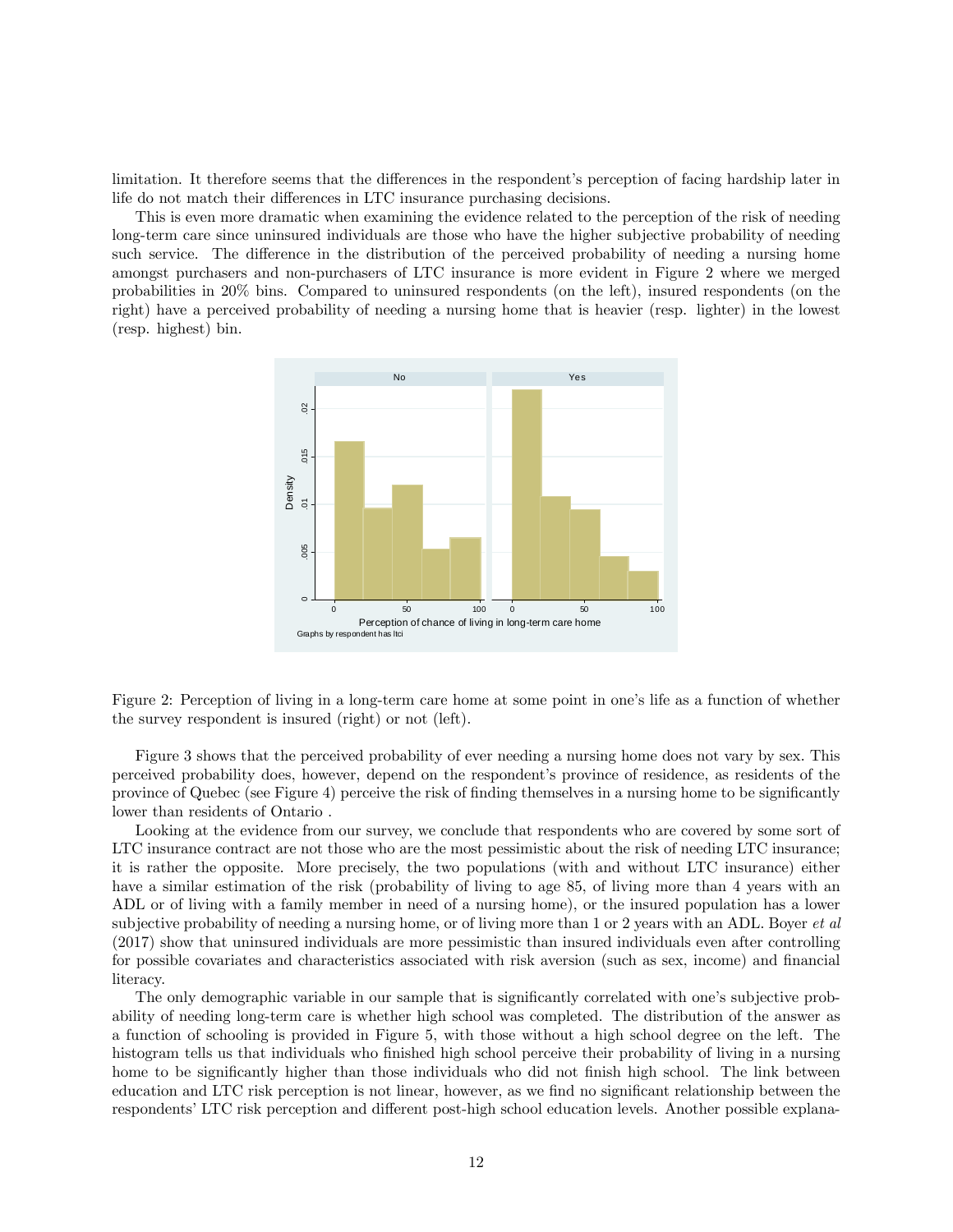

Figure 3: Perception of living in a long-term care home at some point in one's life as a function of whether the survey respondent is female (right) or male (left).



Figure 4: Perception of living in a long-term care home at some point in one's life as a function of whether the survey respondent resides in Quebec (right) or Ontario (left).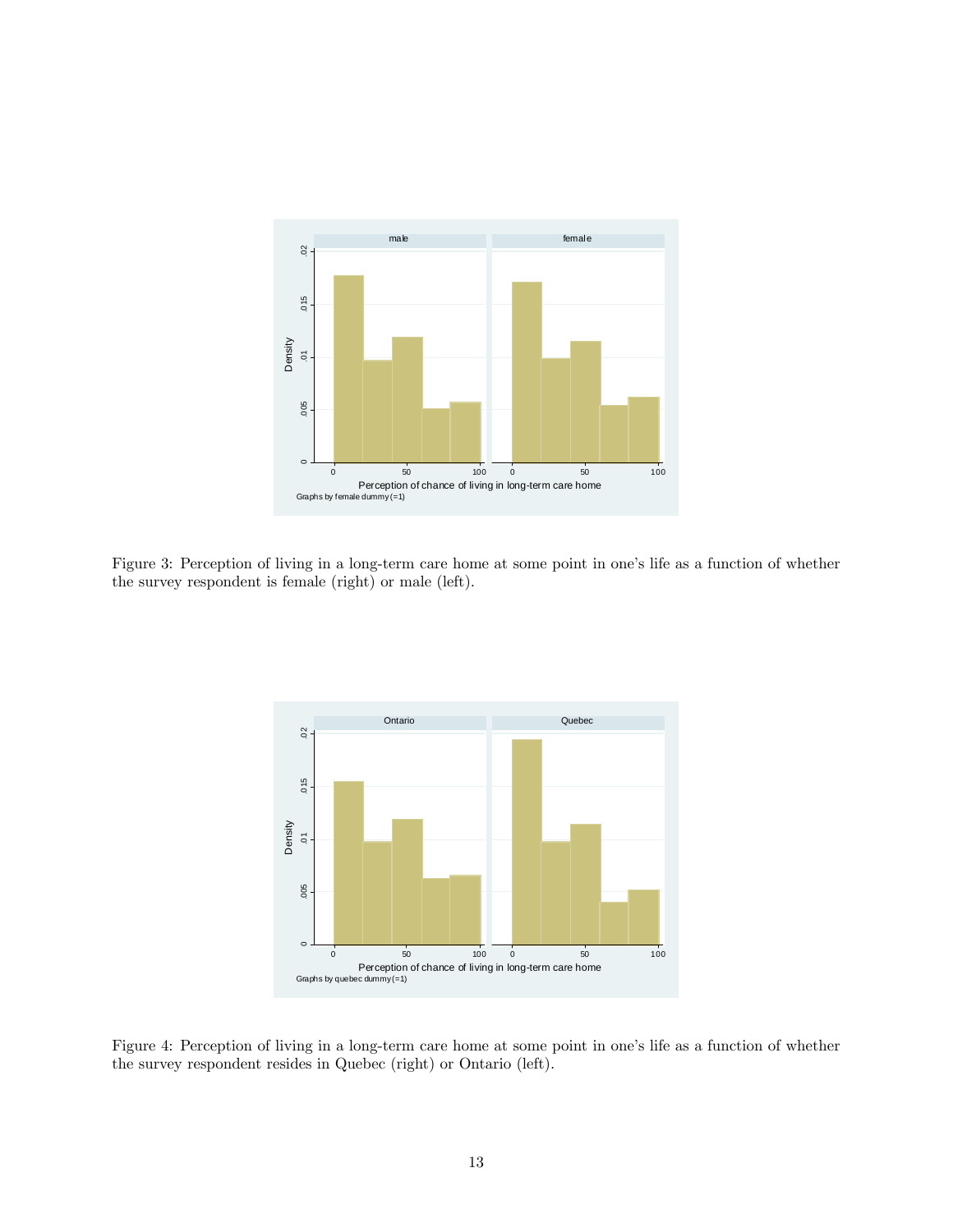tion, which has nothing to do with optimistic or pessimistic views on life, is that less educated individuals have a higher actual risk of dying before needing LTC services.



Figure 5: Perception of living in a long-term care home at some point in one's life as a function of whether the survey respondent finished high school (right) or not (left).

Lastly, Table 4 presents the reported values for the monthly mean cost of a private LTC home and of a subsidized one. Uninsured respondents in Quebec believe the monthly cost of an unsubsidized private nursing home (where they exist) to be higher than those with LTC coverage. The uninsureds' perception of the cost of an unsubsidized nursing home is more than three times the LTC insured respondents' perception. At the same time, the same respondents believe the cost of the subsidized nursing homes to be lower.

| Table 4. Perceived cost of LTC services depending on the respondents'  |                                                    |           |                                                               |           |  |  |  |  |
|------------------------------------------------------------------------|----------------------------------------------------|-----------|---------------------------------------------------------------|-----------|--|--|--|--|
|                                                                        | insured status and province of residence           |           |                                                               |           |  |  |  |  |
|                                                                        |                                                    |           | What is the monthly cost of a nursing home which is           |           |  |  |  |  |
|                                                                        | Unsubsidized                                       |           | Subsidized                                                    |           |  |  |  |  |
|                                                                        | With LTC<br>With LTC<br>Without LTC<br>Without LTC |           |                                                               |           |  |  |  |  |
| In Quebec                                                              | Insurance                                          | Insurance | Insurance                                                     | Insurance |  |  |  |  |
|                                                                        | \$9354                                             | \$2615    | \$2187                                                        | \$2373    |  |  |  |  |
|                                                                        |                                                    |           | Without LTC                                                   | With LTC  |  |  |  |  |
| In Ontario                                                             |                                                    |           | Insurance                                                     | Insurance |  |  |  |  |
|                                                                        | \$2970<br>\$3797                                   |           |                                                               |           |  |  |  |  |
| This table presents the perceived monthly cost of a subsidized nursing |                                                    |           |                                                               |           |  |  |  |  |
| home in Quebec and in Ontario, and that of an unsubsidized one in      |                                                    |           |                                                               |           |  |  |  |  |
|                                                                        |                                                    |           | Quebec, as a function of the respondent's LTC insured status. |           |  |  |  |  |

With respect to Ontario residents, they perceive the monthly cost of a subsidized nursing home to be greater than Quebec residents. Uninsured Ontario respondents are more pessimistic in terms of the monthly cost of a nursing home than insured respondents by about \$830, or almost 30% of the perceived cost of insured Ontario residents. In Quebec, the difference between the uninsureds' perception of the cost of a subsidized nursing home is only 10% lower than the insureds' perception.

The perceived median waiting time for a room in a LTC facility is between 13 and 14 months by insured and uninsured respondents alike, and in both provinces. The perception is a tad pessimistic compared to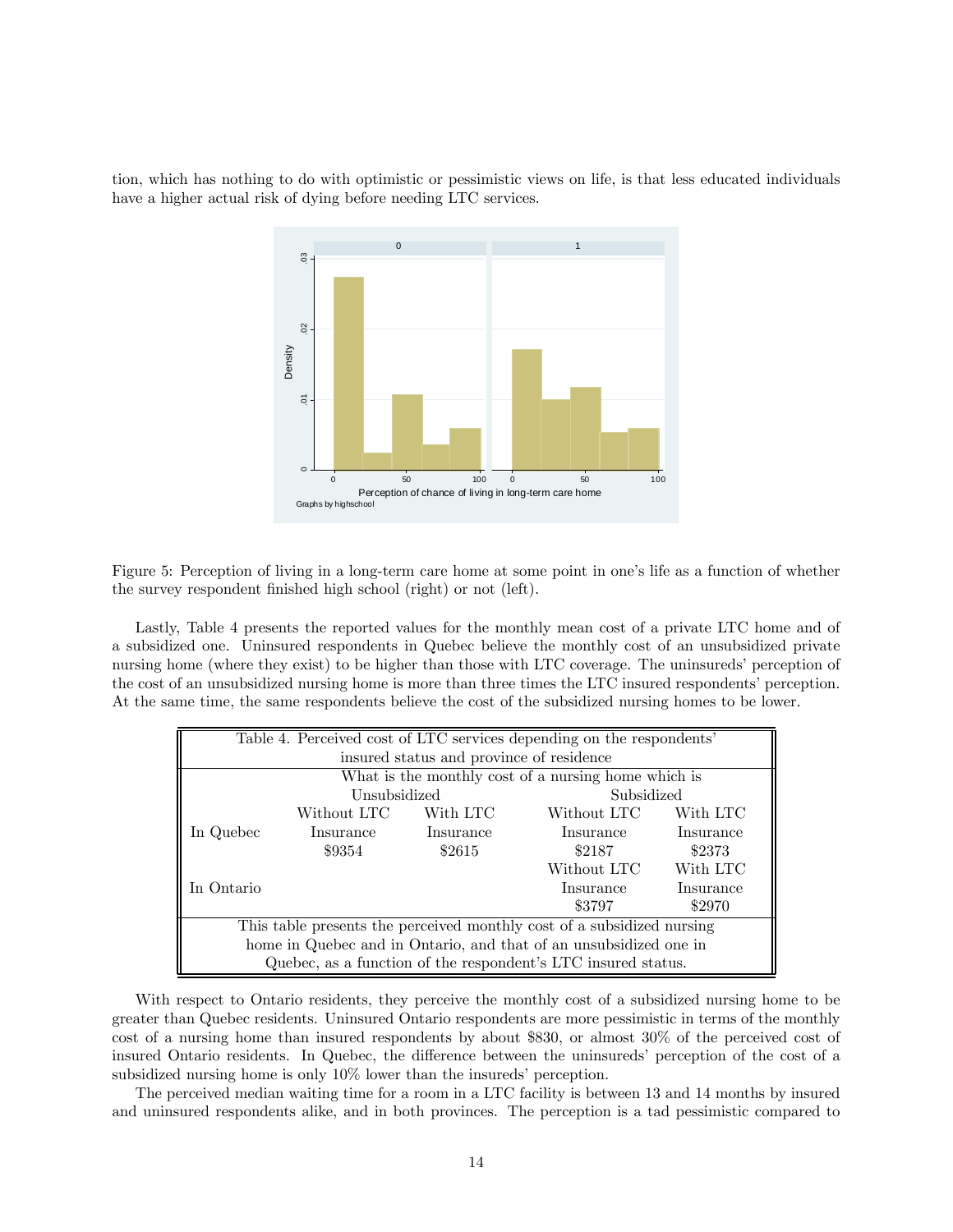reality; waiting time is  $108$  days in Ontario, compared to  $10$  months in Quebec.<sup>21</sup>

We conclude from this section that the reason for the low take-up of LTC insurance does not seem to be that non-covered individuals under-estimate their probability of needing LTC, nor that LTC insurance is especially expensive compared to other types of insurance purchased by individuals of the same age groups. The rationale for the low take-up should then lie elsewhere on the demand side, be a supply-side issue, or the result of outside forces, such as government programs crowding out the private provision of LTC insurance.

#### 3.3 Demand characteristics unrelated to risk perceptions

In addition of price and perceptions, we explore four other possible demand-side explanations for the thinness of the LTC insurance market in Canada.

- 1. First, we examine the respondents' risk aversion under the hypothesis that higher risk aversion should induce larger demand for LTC insurance.
- 2. Second, we examine whether agents feel they do not need to actively purchase LTC insurance because they believe they obtained it from their employer (or some other collective insurance contract).
- 3. Third, we examine whether the individual's health condition influences his or her willingness to buy insurance.
- 4. Finally, we explore whether LTC insurance is purchased to protect the financial wealth of the family under the hypothesis that individuals want to protect the size of the bequest they leave to their heirs.

#### 3.3.1 Risk Aversion

If LTC insurance is similar to other types of insurance products, then, all else equal, we should expect more risk averse agents to be more likely to have insurance than less risk averse agents. In our survey, we asked one direct question<sup>22</sup> unrelated to the demand for long-term care insurance to tease out each agent's attitude towards risk. That question was related to the type of risk-return relationship they were looking for when investing in capital markets. In particular, we asked about an agent's willingness to take substantial, above average, average, or under average financial risks in order to obtain substantial, above average, average or under average financial returns. Our presumption is that agents who are more risk averse with respect to capital market investing should also be risk averse in seeking insurance protection. In other words, agents who seek investment with a higher risk should be less likely to purchase insurance... unless of course they perceive LTC insurance has being a risky investment.

Table 5 first shows that insured respondents are significantly more willing to take above-average financial risks (23.7% against 19.2%), which means that (financial) risk aversion does not positively correlate with the demand for LTC insurance.

In addition to this direct question about risk aversion, we report in Table 5 some individual characteristics that are often associated with risk aversion, which we cross-tabulate with having LTC insurance coverage (on the right) or not (on the left). These indirect measures of risk aversion are the respondent's age and sex, their level of education, their marital status, and whether they have children and if so, how many.

Older individuals are often associated with being more risk averse.<sup>23</sup> Women are also more risk averse according to Halek and Eisenhauer (2001) *inter alia*. Married individuals can also be seen as being able to support more risk since this risk will be borne by two individuals and not a single one, although individuals

<sup>2 1</sup>For Ontario, see http://www.waittimealliance.ca/wp-content/uploads/2015/12/EN-FINAL-2015-WTA-Report-Card\_REV.pdf and see http://www.csbe.gouv.qc.ca/fileadmin/www/2017/InfoPerformance/CSBE\_Info\_Performance\_no16.pdf for Quebec

 $22$  Because the question on investment risk attitudes is the only direct question we asked with respect to risk aversion, all other measures we will use with respect to risk aversion will necessarily be somewhat indirect.

<sup>&</sup>lt;sup>23</sup> Although it is true that Halek and Eisenhauer (2001) find that risk aversion diminishes with age, this is true only for individuals that are younger than 65 years. Individuals aged 65 and over are approximately twice as risk averse as individuals who are younger than 65 years of age.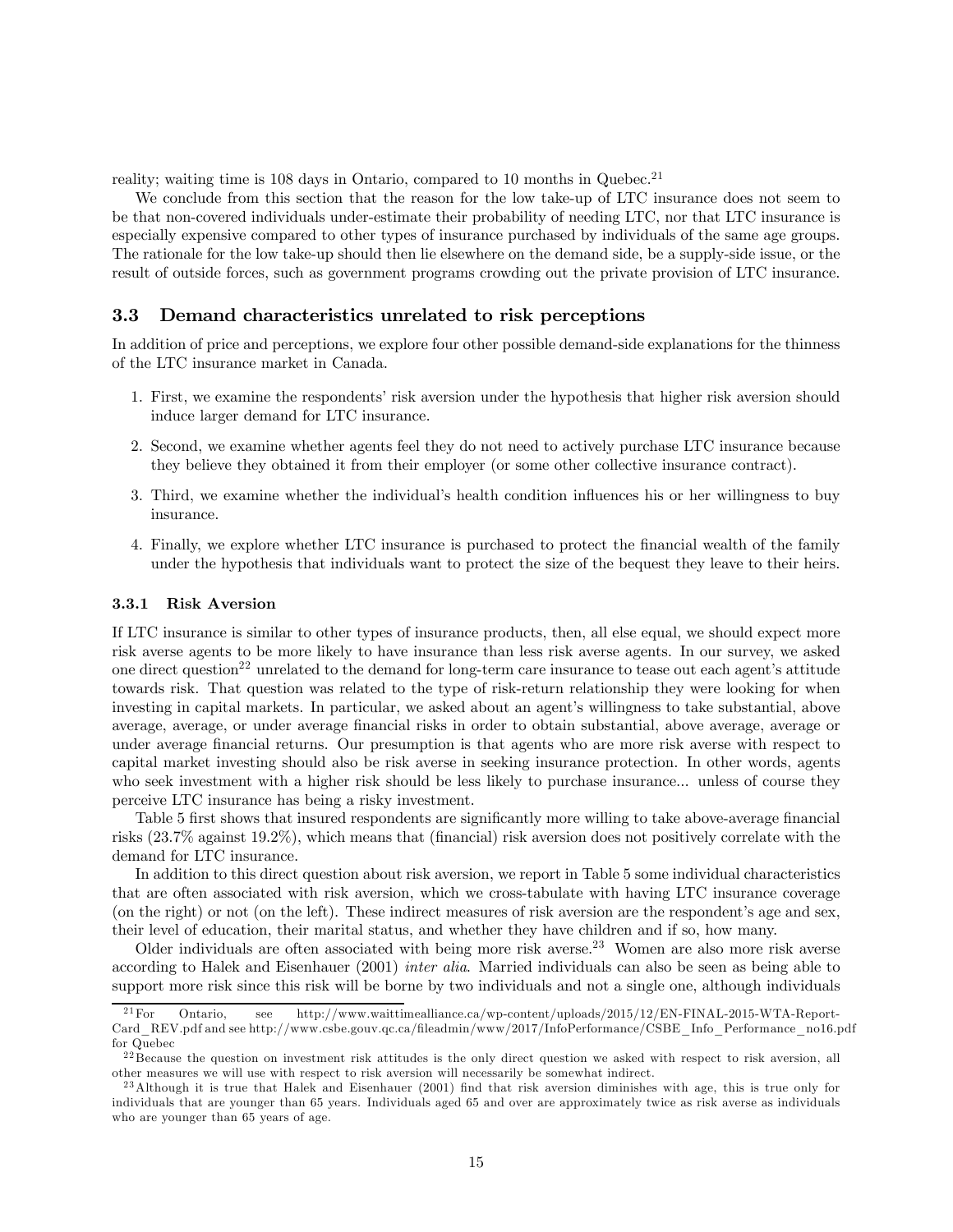could get married because they are risk averse (see Halek and Eisenhauer 2001 for the argument in that sense). Table 5's last two entries are associated with the willingness to leave a bequest or, when appropriate, the feeling that children can also bear part of the long-term care risk in addition to the respondents and his or her spouse. We can consider the hypothesis that having children is a way to share the burden of the cost associated with long-term care, so that having children implies a higher tolerance for risk, at least when it relates to long-term care risk.

| Table 5. Personal characteristics as a function of whether respondents have                          |              |      |           |     |         |       |  |
|------------------------------------------------------------------------------------------------------|--------------|------|-----------|-----|---------|-------|--|
| LTC insurance or not                                                                                 |              |      |           |     |         |       |  |
|                                                                                                      | Without LTC  |      | With LTC  |     | T-test  |       |  |
| Characteristics of respondent                                                                        | Insurance    |      | Insurance |     | RankSum |       |  |
| % looking for risk above                                                                             | 19.2<br>1604 |      | 23.7      | 215 | $10\%$  | False |  |
| average in investing                                                                                 | (0.98)       |      | (2.91)    |     | n.s.    |       |  |
| Age                                                                                                  | 60.2         | 1604 | 58.6      | 215 | $1\%$   | False |  |
|                                                                                                      | (0.14)       |      | (0.37)    |     | $1\%$   |       |  |
| %women                                                                                               | 51.3         | 1604 | 36.7      | 215 | $1\%$   | False |  |
|                                                                                                      | (1.25)       |      | (3.30)    |     | $1\%$   |       |  |
| Finished high school                                                                                 | 96.0         | 1604 | 97.2      | 215 | n.s.    | False |  |
|                                                                                                      | (0.48)       |      | (1.11)    |     | n.s.    |       |  |
| Married / with significant other                                                                     | 67.1         | 1604 | 75.3      | 215 | $1\%$   | False |  |
|                                                                                                      | (1.17)       |      | (2.95)    |     | $5\%$   |       |  |
| Has at least one child                                                                               | 72.7         | 1604 | 70.7      | 215 | n.s.    | False |  |
|                                                                                                      | (0.01)       |      | (0.03)    |     | n.s.    |       |  |
| if so, how many children                                                                             | 2.13         | 1166 | 2.36      | 152 | $1\%$   | False |  |
|                                                                                                      | (0.03)       |      | (0.16)    |     | n.s.    |       |  |
| This table presents the mean, standard deviation, and number of answers to six personal              |              |      |           |     |         |       |  |
| characteristics potentially linked to risk aversion. The last column gives the level of significance |              |      |           |     |         |       |  |
| of the difference in the mean (t-test) and in the median (Wilcoxon rank-sum test) of these           |              |      |           |     |         |       |  |
| characteristics between who have and those who do not have LTC insurance, at the $1\%, 5\%,$         |              |      |           |     |         |       |  |
| and 10% levels, or a difference that is not significant (n.s.). In the last column $True$ (resp.     |              |      |           |     |         |       |  |
| $False$ ) refers to whether the difference correlates with our risk aversion hypothesis.             |              |      |           |     |         |       |  |

Entries in the table give the mean answer, the standard deviation and the number of respondents which provided a usable answer to the relevant question. We see that respondents without LTC insurance are on average 1.5-years older than insured respondents. At the same time, women are more likely to be uninsured than men as they represent over half of the uninsured respondents, but only one-third of the respondents who reported being covered by some sort of LTC insurance. Individuals who reported having some type of LTC insurance coverage are statistically no more likely to have completed high school than those without coverage. With respect to marital status, we observe that individuals who are living with a partner, either married to the partner or not, are proportionally more likely to have LTC insurance Finally, there is no significance difference with respect to having at least one child amongst those who have insurance or not. Conditional on having children, however, individuals who have LTC insurance have more of them than individuals who do not have insurance. None of these results offers any support to the hypothesis that risk aversion is a determining factor for having LTC insurance.

#### 3.3.2 Collective insurance

A second reason why a respondent might believe they have LTC insurance coverage is that such insurance was part of a portfolio of insurance products. For instance, respondents may believe that such coverage is part of their employer's (or their former employer's) pension plan system, or that it is a component of their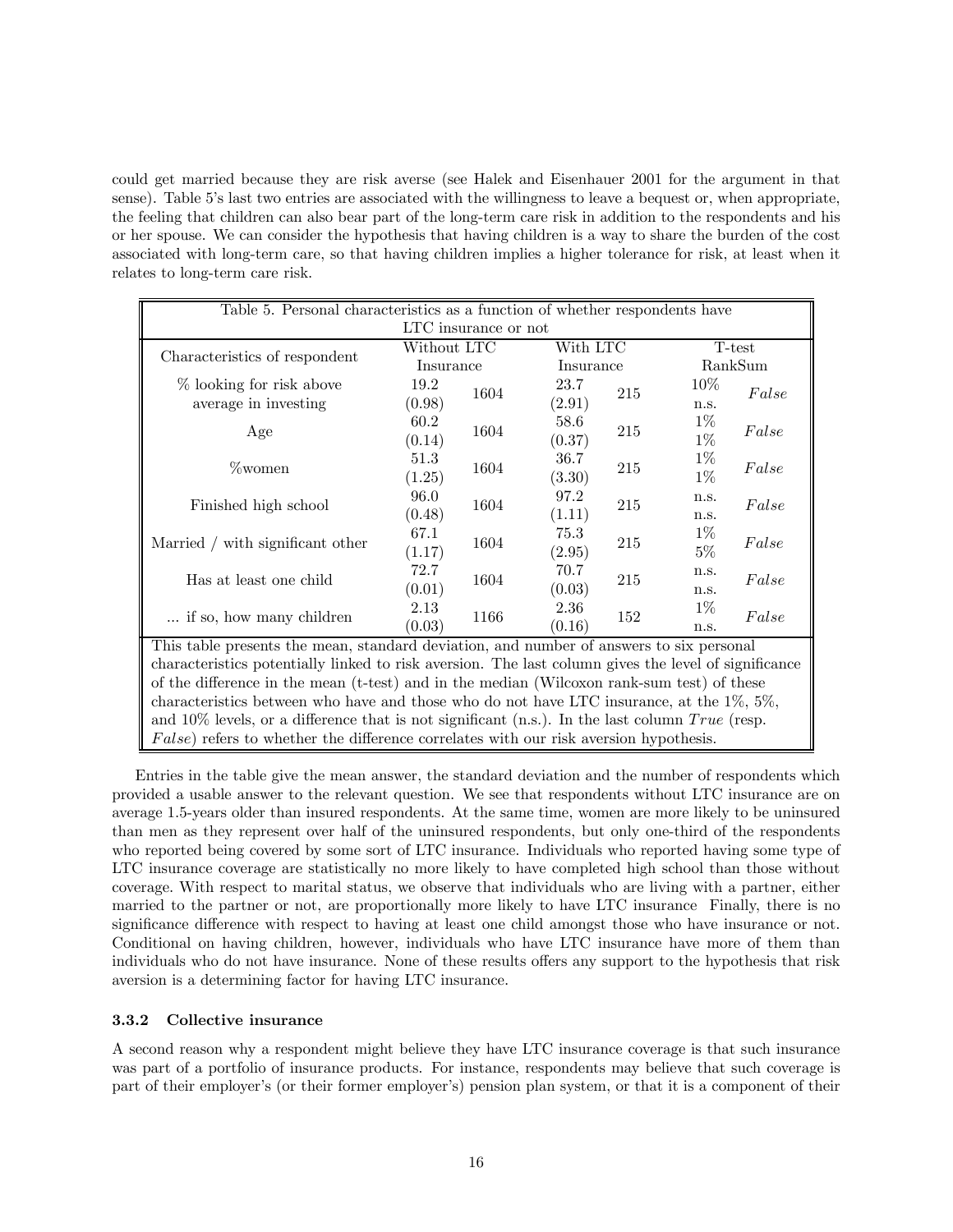spouses' collective insurance agreement.<sup>24</sup> To examine this hypothesis, we asked respondents what type of pension plan their employer offered. Table 6 gives a breakdown of the respondents' answers to some of our survey's relevant questions with an emphasis on whether they have (or believe they have) LTC insurance, is if not, why so. Moreover, we asked them about their level of knowledge of LTC insurance.

|                                                                                   | Table 6. Distribution of answers to whether respondent had LTC insurance or not and      |         |              |       |  |  |  |  |
|-----------------------------------------------------------------------------------|------------------------------------------------------------------------------------------|---------|--------------|-------|--|--|--|--|
|                                                                                   | reason why (initial sample of 2000), and some other characteristics of participants.     |         |              |       |  |  |  |  |
|                                                                                   | All Respondents                                                                          |         |              |       |  |  |  |  |
|                                                                                   | $N = 1819$                                                                               |         |              |       |  |  |  |  |
| Panel A: Respondents with no long-term care insurance $(87.9\%)$                  |                                                                                          |         |              |       |  |  |  |  |
| Untapped Demand                                                                   | Lapsed/Denied                                                                            |         | Refused LTCI |       |  |  |  |  |
| $50.7\%$                                                                          | $1.2\%$                                                                                  |         | 39.0\%       |       |  |  |  |  |
| Pension                                                                           |                                                                                          |         | Knowledge    |       |  |  |  |  |
| DC/other<br>DB<br>None                                                            |                                                                                          | None    | Some         | Good  |  |  |  |  |
| 13.1%<br>44.3%<br>42.6%                                                           |                                                                                          | 27.9%   | 67.9%        | 10.2% |  |  |  |  |
|                                                                                   |                                                                                          |         |              |       |  |  |  |  |
| Panel B: Respondents who believe they have long-term care insurance $(12.1\%)$    |                                                                                          |         |              |       |  |  |  |  |
| Outside                                                                           | Searched for                                                                             |         | Offered      |       |  |  |  |  |
| 40.2%                                                                             | 10.4%                                                                                    |         | 49.3%        |       |  |  |  |  |
| Pension                                                                           |                                                                                          |         | Knowledge    |       |  |  |  |  |
| DC/other<br>$DB$<br>None                                                          |                                                                                          | None    | Some         | Good  |  |  |  |  |
| 16.8%<br>52.8%<br>30.4%                                                           |                                                                                          | $3.7\%$ | 62.4%        | 33.9% |  |  |  |  |
|                                                                                   |                                                                                          |         |              |       |  |  |  |  |
|                                                                                   | The table decomposes the respondents' answers to our survey as a function of whether     |         |              |       |  |  |  |  |
|                                                                                   | or not they have some sort of LTC insurance and what motivated them to be in that        |         |              |       |  |  |  |  |
|                                                                                   | situation. Out of the initial 2000 respondents, 1819 gave us a straight yes or no answer |         |              |       |  |  |  |  |
| to the LTC insurance coverage question. Percentages do not add up to 1 because of |                                                                                          |         |              |       |  |  |  |  |
| omitted or missing answers.                                                       |                                                                                          |         |              |       |  |  |  |  |

In the case of respondents with no LTC insurance coverage, we define as the Untapped demand the one associated with respondents who, when asked why they have no coverage, answered either that they did not know what that was (or existed) or that they were never offered this type of insurance coverage by any insurance company representative and /or financial planner. Half of the respondents with no LTC insurance can be classified as part of the untapped demand group of individuals. Respondents who Refused LTCI, responded to the question of why they did not have LTC insurance: Possible answers were that they thought it was too expensive, that they did not need it (say because they are sufficiently wealthy to self-insure), or that the coverage offered did not meet their needs. Finally, we also looked at the proportion of respondents whose coverage has lapsed or whose application was denied (they are those who wished they could have insurance or just had, but for some reason no longer do). The omitted answer categories are with respect to respondents who were still waiting for an answer from the insurance company or who had not yet decided on whether they needed such insurance coverage.

Conditional on being part of the untapped demand for LTC insurance, or conditional on being part of the group of respondents who believe have LTC insurance but did not choose to buy it (i.e., it came with the job, or the spouse's coverage, or is part of a group benefit), we divided the respondents based on whether they had access to an employer-provided defined benefit pension plan, an employer-provided defined contribution pension plan, or no employer-provided pension plan at all.

Asking about the respondents' access to a pension plan and its type is done to test the hypothesis that we are formulating in this section of the paper, which is that one possible way for individuals to gain

 $^{24}$ Our understanding of the long-term care insurance market in Canada is that it is never a part of the collective insurance package that is offered to employees and retirees, of their family. In our survey, however, some respondents responded that they did not buy LTC insurance because, when asked in an open ended question, such protection is part of their employer's collective insurance package, or their spouse's.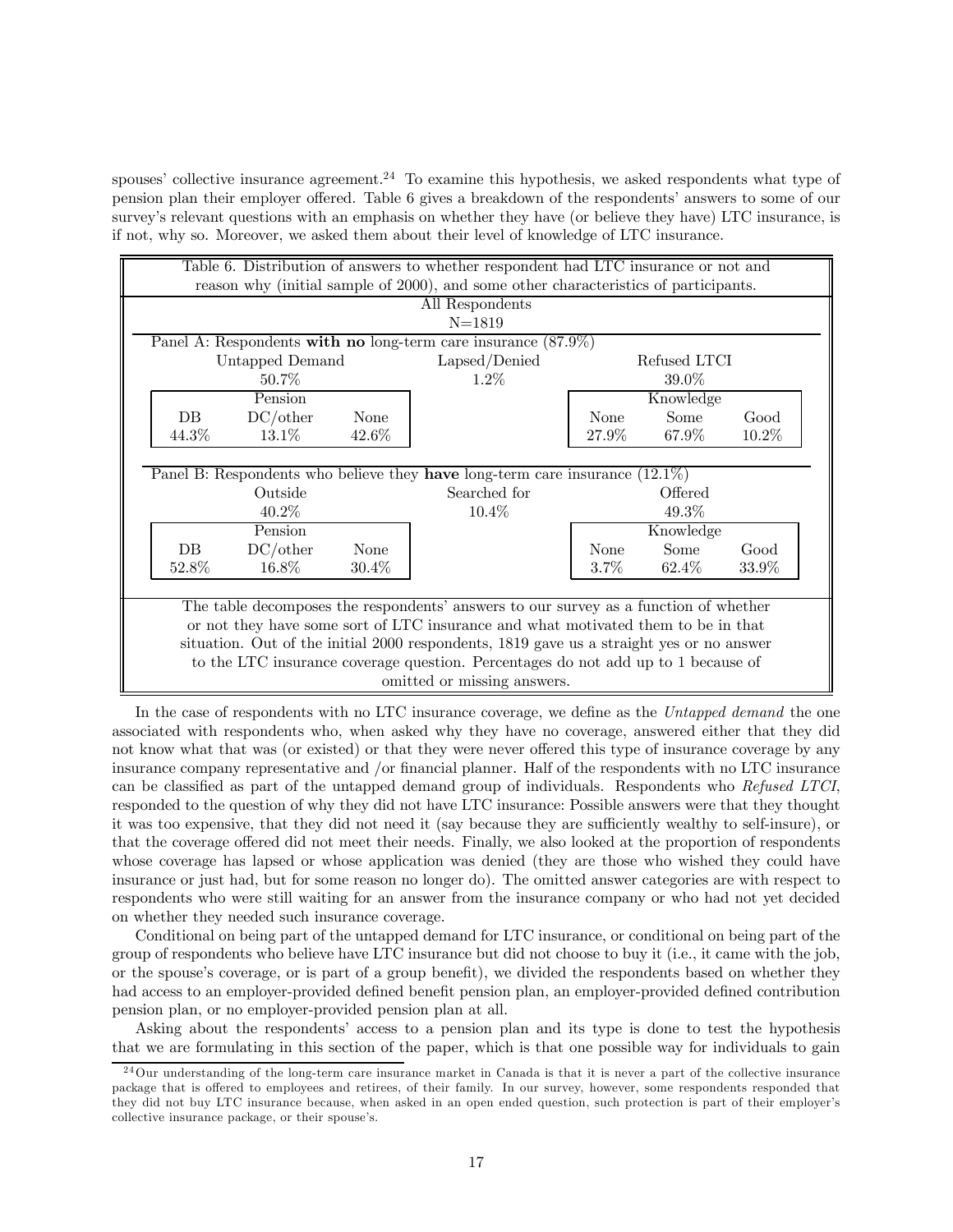access to LTC insurance coverage is through the bundling of insurance products with their current or former employer, or their spouse's, or some type of paternalistic behavior. In a sense, we are hypothesizing that LTC insurance is more likely to be offered as part of a portfolio of insurance protection which includes having an employer-sponsored pension plan.

Amongst individuals who are covered by some sort of LTC insurance, but who did not actively have to make a choice about having it or not (including those respondents who believe they have LTC insurance coverage as part of their employer's collective insurance package of their spouse's), close to 70% of them answered that they had access to some sort of employer-provided pension plan. This contrasts with those individuals whose demand for LTC insurance remains untapped as only 57% of them have access to some employer-provided pension plan. It does appear that the employer's paternalistic behavior is a significant driver of whether people have LTC insurance or not. Paternalism should be more pronounced for those employers which are entering their employees in a defined-benefit pension plans. Examining the likelihood of having access to a DB plan conditional on any pension plan being offered by the employer, we find no statistical difference between individuals who believe they are covered without actually having bought insurance and those whose demand is untapped. It therefore seems that merely having access to an employerprovided pension plan is sufficient for increasing the likelihood that an individuals will have LTC insurance coverage. A possible explanation for the correlation between LTC insurance coverage and having access to a pension plan is that LTC insurance is a normal good in the sense that individuals which have access to a pension plan are wealthier and therefore more likely to purchase LTC insurance.

#### 3.3.3 Health

Going back to the health condition of our respondents, we recall from Table 2 that  $44\%$  of our respondents reported having or having had at least one of the seven following medical conditions: Heart disease, Stroke, Diabetes, Lung disease, Hypertension, Mental problems, and Cancer. To control for the medical conditions' general impact on the purchase of LTC insurance, respondents were separated depending on whether or not they have life insurance in addition to having LTC insurance. This gives us four buckets in which survey participants could be classified depending on whether they have LTC insurance only, life insurance only, both, or neither. Table 7 presents how the incidence of these chronic conditions differs across respondents depending on their insured conditions and test whether the proportion of respondents afflicted with at least one of the seven chronic conditions is significantly different across the different buckets.

|                                                                                                  | Table 7. Incidence of seven illnesses common in elderly individuals as a function of whether |                  |                                                                               |                    |  |  |  |
|--------------------------------------------------------------------------------------------------|----------------------------------------------------------------------------------------------|------------------|-------------------------------------------------------------------------------|--------------------|--|--|--|
|                                                                                                  | they have LTC insurance and/or life insurance or not                                         |                  |                                                                               |                    |  |  |  |
|                                                                                                  | LTC insured $\&$                                                                             | LTC insured $\&$ | LTC uninsured $\&$                                                            | LTC uninsured $\&$ |  |  |  |
|                                                                                                  | Life insured                                                                                 | Life uninsured   | Life insured                                                                  | Life uninsured     |  |  |  |
| Heart                                                                                            | $8.77\%$                                                                                     | $8.89\%$         | $5.62\%$                                                                      | $7.42\%$           |  |  |  |
| Stroke                                                                                           | 1.17%                                                                                        | $\theta$         | $1.27\%$                                                                      | $2.06\%$           |  |  |  |
| Lung                                                                                             | $2.34\%$                                                                                     | $6.67\%$         | 3.36%                                                                         | $1.86\%$           |  |  |  |
| <b>Diabetes</b>                                                                                  | 14.04%                                                                                       | $4.44\%$         | 12.34\%                                                                       | 12.78%             |  |  |  |
| Hypertension                                                                                     | $23.39\%$                                                                                    | 13.33%           | 23.32%                                                                        | 18.97%             |  |  |  |
| Mental                                                                                           | $5.85\%$                                                                                     | $4.44\%$         | $7.62\%$                                                                      | 11.34%             |  |  |  |
| Cancer                                                                                           | $4.09\%$                                                                                     | $4.44\%$         | 7.80%                                                                         | $6.80\%$           |  |  |  |
| Any condition                                                                                    | $45.03\%^{n.s.}$                                                                             | $33.33\%^{n.s.}$ | $44.65\%^{n.s.}$                                                              | 43.71\%            |  |  |  |
| N                                                                                                | 171                                                                                          | 45               | 1102                                                                          | 485                |  |  |  |
| Conditional on giving a valid answer to whether they own LTC insurance and/or life insurance,    |                                                                                              |                  |                                                                               |                    |  |  |  |
| this table presents the proportion of respondents who said they suffer from one of seven chronic |                                                                                              |                  |                                                                               |                    |  |  |  |
| conditions as a function of their insurance portfolio. T-tests on the proportion of respondents  |                                                                                              |                  |                                                                               |                    |  |  |  |
| who have "Any condition" suggest that the probability that respondents are afflicted by at least |                                                                                              |                  |                                                                               |                    |  |  |  |
|                                                                                                  |                                                                                              |                  | one condition does not vary significantly across insurance-portfolio buckets. |                    |  |  |  |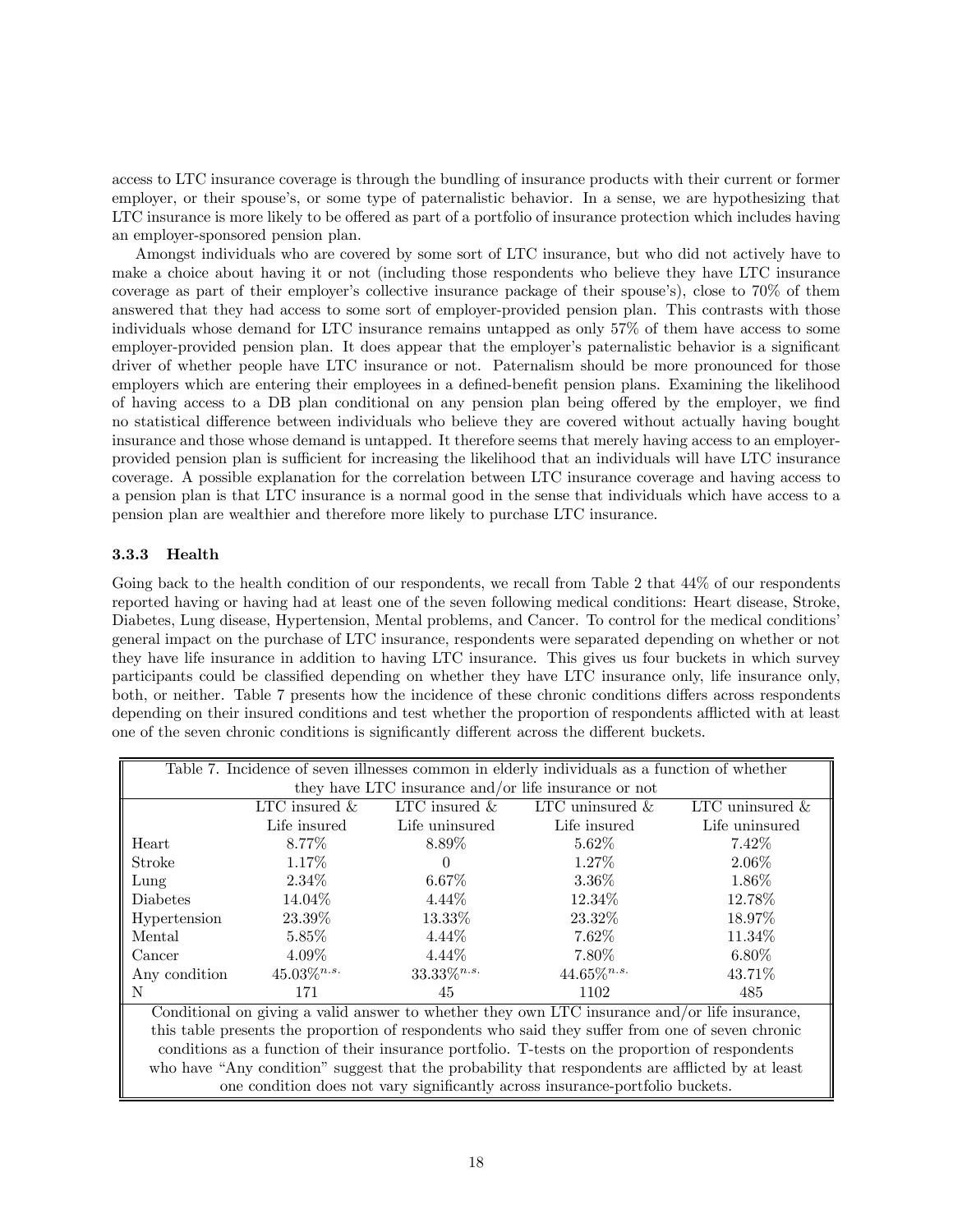The different t-tests we conduct tell us that there are no significant differences with respect to the respondents' likelihood of having any chronic conditions across the four groups of respondents. That is, whether individuals have LTC insurance only, life insurance only, both, or neither is not associated with systematic differences in health conditions. Hence, the respondents' health condition does not seem to be a good explanation for differences in the demand for LTC insurance. This result is also supported by the analysis in Boyer *et al.* (2017) where it is found that adverse selection on the LTC market, if it even exists, is quite small.

In essence, we could only be witnessing the impact of two contradicting forces. First, individuals which are in better health have more chances to be able to buy a LTCI since individuals who present evidence of sickness would be denied insurance. Second, individuals that are in bad health early in their life could have greater chances to die early so that they would not need to buy LTC insurance since LTC services are required late in life, typically. Those two opposing forces make it such that they appears to be no difference in the health conditions of the respondents across the four sub-samples.

#### 3.3.4 Wealth

One last dimension that could affect LTC insurance demand is the respondents' ability to pay for LTC services themselves, or to hope the government will pay for them. We will therefore examine how income and wealth have an impact on the demand for LTC insurance. It is quite possible that income and wealth do not have an impact on the probability of having LTC insurance since very wealthy individuals may prefer to self-insure (so that they do not buy LTC insurance) whereas individuals at the lower end of the distribution may not have enough income to afford LTC insurance (or believe that the state will take care of them). The following table gives wealth and other personal characteristics of the respondents (are they retired, do they have access to a employer-provided pension and do they want to leave a bequest) according to three income brackets (income above \$100,000, income below \$50,000, and income in between) and whether they have LTC insurance or not.

The most striking difference between insured (Panel B) and uninsured (Panel A) respondents that is see in Table 8 is the fact that the latter are more likely to be in the lowest income bracket than the former: 33% of uninsured respondents earn less than \$50,000 a year, compared to 21% of insured respondents.

Conditional on having a low income, uninsured respondents are less likely to own a house, but conditional on owning it, their house's value, net of the mortgage, is greater. In addition, the uninsured individuals' median total wealth is greater than the insured individuals'. The combined differences in income and wealth at the lower end of the distribution of income may be due to the fact that uninsured individuals are more likely to consider themselves as retired, which would corroborate the earlier survey result that uninsured individuals are, on average, older by 1.5 years for the entire sample, and over 2 years for the subsample of lower earning respondents. The last two differences between insured and uninsured lower-earning respondents are that insured individuals are more likely to have access to a employer-provided pension plan (60% of insured versus 40% of uninsured, in line with the survey results of the previous section), and are more likely to feel that it is important to leave something to the next generation with 45.5% of respondents who agree or strongly agree that leaving a bequest to the next generation is important compared to 18.4% of uninsured respondents.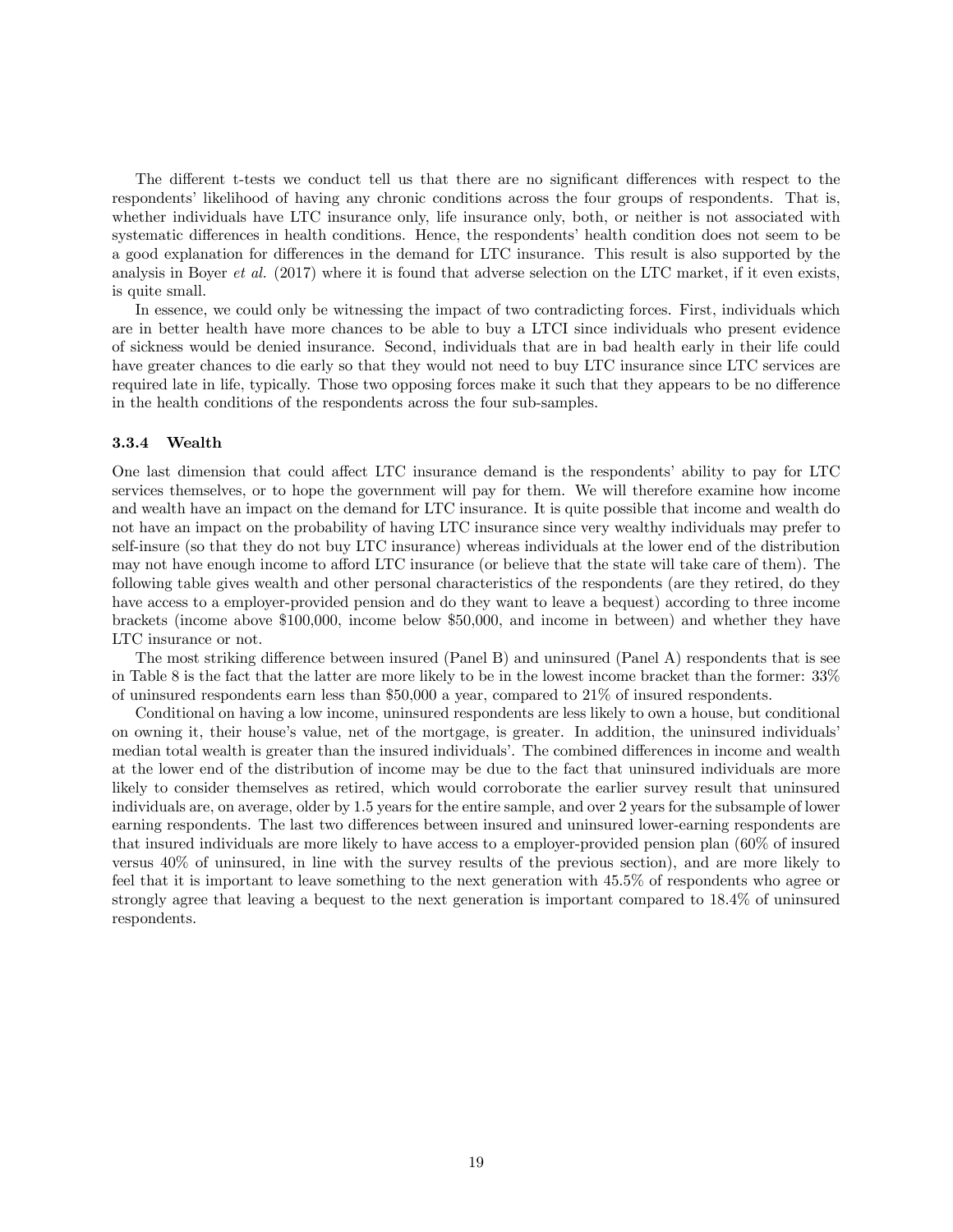|                         | assets, and whether they are retired, have access to a pension, or plan on leaving a bequest. |                  |          |                  |                |  |
|-------------------------|-----------------------------------------------------------------------------------------------|------------------|----------|------------------|----------------|--|
|                         | Panel A: Respondents with no long-term care insurance (1598)                                  |                  |          |                  |                |  |
|                         | Wealth                                                                                        |                  | Y/N      |                  |                |  |
| I > \$100k              | House: own $\frac{\ }{s}$                                                                     | Assets \$        | Retired  | Pension          | <b>Bequest</b> |  |
| 410 $(25.7\%)$          | 92.4\%<br>450k                                                                                | 665k             | $40.5\%$ | 68.5%            | 25.6%          |  |
|                         | Wealth                                                                                        |                  |          | $\overline{Y/N}$ |                |  |
| $I \in [\$50k, \$100k]$ | House: own $/$ \$                                                                             | Assets \$        | Retired  | Pension          | <b>Bequest</b> |  |
| 663 (41.5%)             | 85.1\%<br>315k                                                                                | 433k             | 49.3%    | 60.8%            | 24.4%          |  |
| I < \$50k               | Wealth                                                                                        |                  |          | Y/N              |                |  |
|                         | House: own $\frac{\ }{s}$                                                                     | Assets \$        | Retired  | Pension          | <b>Bequest</b> |  |
| 525 (32.9%)             | $61.3\%$<br>225k                                                                              | 260k             | 61.1%    | $40.6\%$         | 18.4%          |  |
|                         |                                                                                               |                  |          |                  |                |  |
|                         | Panel B: Respondents who have LTC insurance (221)                                             |                  |          |                  |                |  |
| I > \$100k              | Wealth                                                                                        |                  |          | $\overline{Y/N}$ |                |  |
| $74(33.5\%)$            | House: own $\frac{\ }{s}$                                                                     | Assets \$        | Retired  | Pension          | <b>Bequest</b> |  |
|                         | 97.3%<br>455k                                                                                 | 589 <sub>k</sub> | $45.9\%$ | 70.3%            | 28.8%          |  |
| $I \in [\$50k, \$100k]$ | Wealth                                                                                        |                  |          |                  |                |  |
| 101 $(45.7\%)$          | House: own $\frac{\sqrt{8}}{2}$                                                               | Assets \$        | Retired  | Pension          | <b>Bequest</b> |  |
|                         | 82.2%<br>337 <sub>k</sub>                                                                     | 450k             | 40.6%    | 75.2%            | 27.8%          |  |
|                         | Wealth                                                                                        |                  |          | Y/N              |                |  |
| I < \$50k               | House: own $\frac{\sqrt{8}}{2}$                                                               | Assets \$        | Retired  | Pension          | <b>Bequest</b> |  |
| 46 $(20.8\%)$           | 67.4%<br>170k                                                                                 | $230\mathrm{k}$  | 45.7%    | 59.0%            | 45.5%          |  |

Table 8. Respondents who have LTC insurance or not as a function of their income and

The table decomposes the respondents' answers to our survey as a function of whether or not they have LTC insurance, and their access to financial resources as a function of their current income brackets  $(I > $100,000; I \in [§50,000; $100,000]$ ; and  $I < $50,000$ ). House own / \$ gives the proportion of respondents who own their house and its median value, whereas Asset  $\hat{s}$ gives the median total savings (including housing), all in thousands of dollars. Below  $Y/N$  are the proportions of respondents who consider themselves Retired, have access to an employersponsored *Pension* plan, and agree or strongly agree that leaving a *Bequest* is important.

For middle income bracket respondents (whose current income is between \$50,000 and \$100,000), we note that uninsured respondents are as wealthy as insured respondents, even though they are less likely to be covered by an employer-provided pension plan. Their opinion as to the importance of leaving a bequest is not that different from that of insured individuals. Lastly, the only difference we observe about the answers of higher income bracket individuals compared with those of other income brackets seems to be with respect to the likelihood of being retired. Insured individuals in the higher income bracket are more likely to consider themselves as being retired (46%) than uninsured individuals in the same income bracket (40%). In the two-lower income brackets, the opposite is observed as insured individuals are less likely to be retired than uninsured individuals. When we examine even higher income brackets, the difference becomes even larger as merely 26.7% of uninsured respondents earning more than \$175,000 consider themselves retired, compared to 37.5% of insured individuals.

To sum up, demand-side characteristics are unlikely the reasons why the take-up rate of LTC insurance is so low in the two most populated Canadian provinces. According to our survey results, we find very little differences between the personal characteristics of individuals who purchase LTC insurance and of those who do not. While it is possible that LTC insurance purchasers and non-purchasers differ on dimensions that our survey did not cover, we find that unlikely given that all dimensions that have been found to correlate with insurance purchase, annuity demand, and the willingness to pay for services at older ages were included in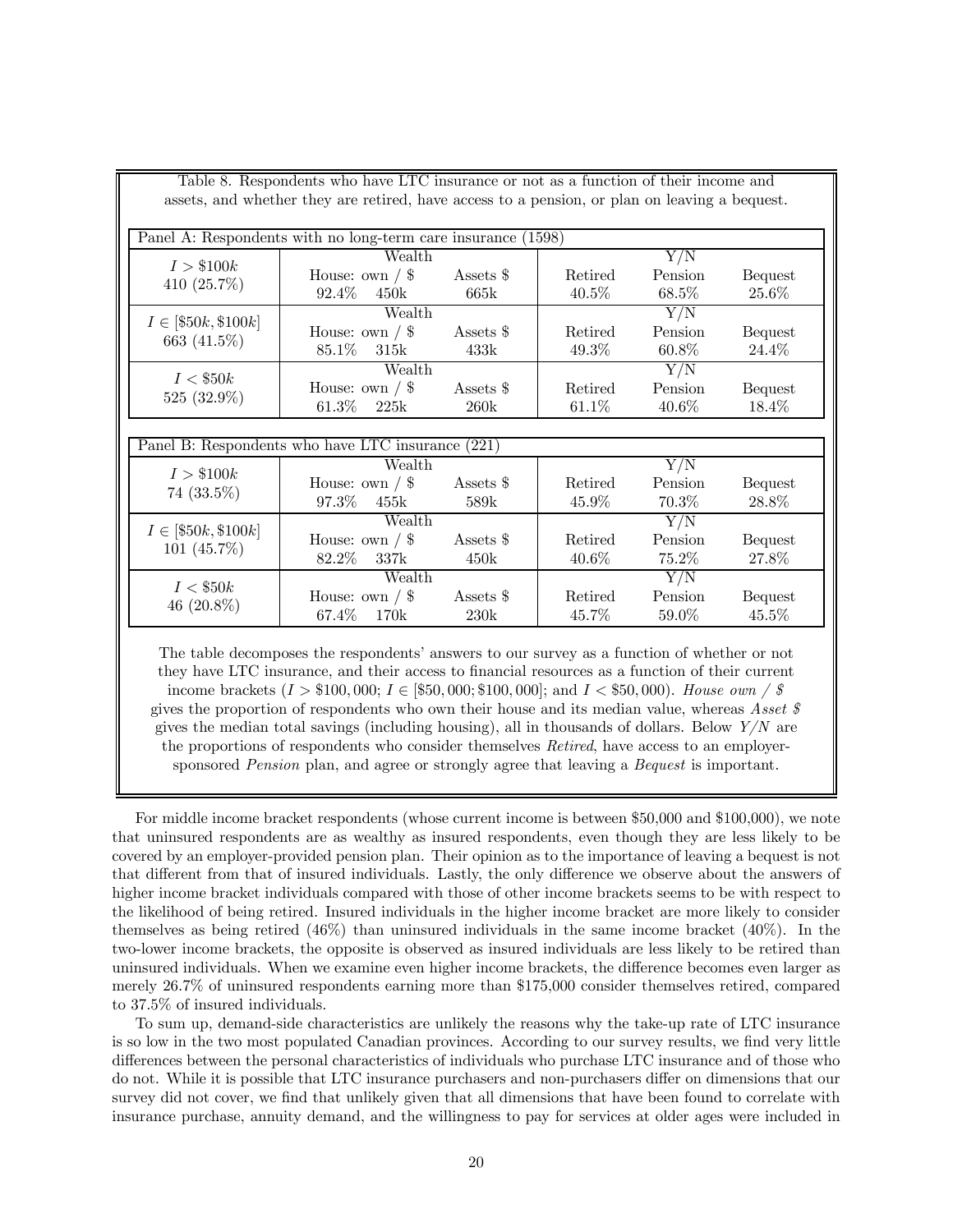the survey. Given that there does not seem to be any demand-side explanation for the low penetration of LTC insurance, we now turn our attention to supply-side explanations.

#### 3.4 Supply characteristics

The supply-side explanations we propose differs from those presented in Brown and Finklestein (2004) who write that on "the supply side, four market problems have been suggested as potential explanations for the small size of the market...: high transactions costs, imperfect competition, and asymmetric information (either adverse selection or moral hazard), (and) the uninsured aggregate risk of rising long-term care  $costs.<sup>25</sup>$ 

Looking back at Table 6, we note that 50.7% of uninsured respondents mentioned not knowing that such a product even existed or that they were never approached by anyone on the topic. Moreover, of the 39% of the respondents who refused to purchase such a product, 27.9% told us that their level of knowledge about the product is "none". This 27.9% of uninsured individuals who refused the insurance despite knowing nothing about it can be contrasted with the 3.7% of individuals who have LTC insurance and whose level of knowledge about the product is "none". This means that over  $60\%$  of uninsured individuals<sup>26</sup> are characterized by a knowledge of the product that is very low. It is natural to think that they would have had a higher probability of opting to be covered had they been better informed.

For half of the insured respondents, the main reason for purchasing LTC insurance was reported to be that it was once offered to them. Amongst those LTC-insured respondents, only 9.6% declared having actively searched for such a protection. This means that LTC insurance is more likely a "push product" in the sense that it is not naturally purchased by consumers but it has to be explained and sold to them. As a result, an intensive information campaign seems to be warranted for these products to become more common.

Another possible supply-side explanation is that the sales force necessary to distribute LTC insurance in the Canadian population is not informed enough about the benefits of such a product, or they feel that they are not compensated enough to invest time, resources and energy in learning how LTC insurance products could make Canadians better off. Although we have no direct evidence, an executive from Munich Reinsurance was quoted on March 1st saying

"Ce créneau stagnait, malgré plus de 20 ans de promotion du produit au Canada... Les ventes n'étaient pas au rendez-vous. Leur croissance demeurait faible, tout comme l'intérêt de la force de vente" (our emphasis).<sup>27</sup>

Moreover a senior executive of the Canadian Life and Health Insurance Association (CLHIA) was quoted saying that <sup>28</sup> "the probability that any Canadian will need long-term care at least once in his/her lifetime is 17%". Given that the true probability of becoming dependent is greater than  $50\%,^{29}$  one can see that the problem with the perception of the long-term care risk, which LTC insurance attempts to cover, is not trivial given that even an industry representative underestimates the probability of needing LTC services by more than half. An extensive campaign therefore seems necessary to inform not only the general population about the advantages of LTC insurance, but also the insurance companies' own sales force and agents.

<sup>2 5</sup>Grignon and Bernier (2012) use the term "systemic risk" to refer to the "uninsured aggregate risk".

 $^{26}$ The 60% of individuals who are unaware is calculated as the sum of the 50% who reported not knowing such a product existed plus the 10% who refused to have insurance despite knowing nothing about it.

<sup>&</sup>lt;sup>27</sup>Loosely translated: "Sales for this niche product (LTC insurance) have been stagnating despite 20 years of efforts in promoting the product... Sales were not there. Their growth was weak, just as much at the sales' force interest in the product." Quote of Cedric Thibault, directeur principal, développement des affaires, réassurance individuelle at Munich Re, in Journal de l'assurance https://journal-assurance.ca/article/des-assureurs-se-retirent-faute-de-reassurance/ (last visited on March  $2^{nd}$ )

<sup>2 8</sup> https://www.theglobeandmail.com/globe-investor/retirement/retire-health/should-you-buy-long-term-care-

insurance/article28512380/ (last visited 21 January 2018).

<sup>&</sup>lt;sup>29</sup> Boyer et al. (2017) report 56%, Hurd et al. (2013) and Friedberg et al. (2014) essentially find 50%, Kemper and Murtaugh (1991) propose 43%, and Wiener et al. (1994, 2000) report 49%.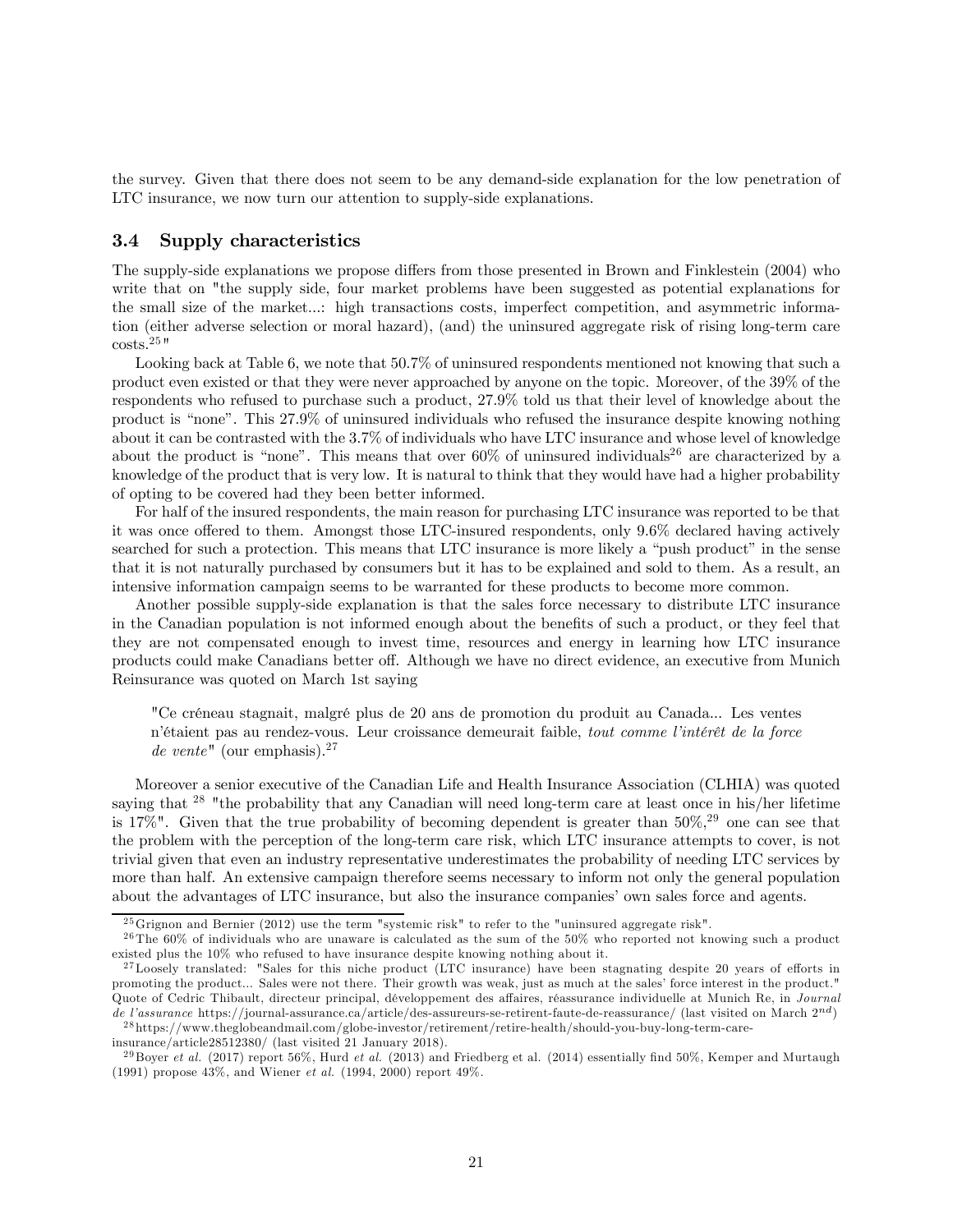#### 3.5 Government programs

One last aspect of the LTC insurance market we want to examine has to do with whether government services (at the federal or the provincial levels) are crowding-out private alternatives. The fact that Ontario residents have access to some form of LTC facility for approximately \$1800 per month<sup>30</sup>, whereas the maximum copayment in Quebec for basic service is less than  $$1200$  per month<sup>31</sup> raises the question of whether there remains enough of a residual demand in Canada's two more populated provinces for private companies to sell their LTC insurance wares. Although we have no information about the quality or the type of the services that are given in these facilities, there is no denying that these services do exist and that they are offered at a low cost to individuals. This means that the perception on the insurance company side may be that there is very little demand for a product that would cover losses of at most \$21,600 per year. Boyer et al. (2017) come up with a present value, at age 65, of the expected cost of long-term care services in Ontario of less than \$20,000 (\$13,000 in Quebec). They reach that conclusion assuming that

- half of the population aged 65 and over will require some form of nursing home;
- nursing home residents use the service for 5 years on average, and
- individuals will need a nursing home at age 80 (so 15 years later) on average.

Assuming there are fixed costs to selling LTC insurance contracts (that is, assuming a fixed insurance premium loading) of  $$10,000$ ,<sup>32</sup> it is quite possible that many individuals' willingness-to-pay is smaller than the insurance industry's break-even premium of \$30,000. If this is the case, then the low penetration of long-term care insurance can certainly be partially explained by the different levels of government in Canada offering valued and valuable LTC services, which are crowding-out the private insurance sector. This can occur even if LTC services and coverage are valued.

Another crowding out possibility is that the combination of adverse selection and generous pension systems reduces the advantages that LTC insurance offers. As shown in Boyer and Glenzer (2016), if individuals have private information about their risk of living to old age, and if pension plans are structured without any risk underwriting (like most defined-benefit or government programs) so that low risk individuals end up subsidizing the retirement of high risk individuals, then high risk individuals would prefer to be underinsured on the LTC insurance market even if premiums are actuarially fair. Because low risk individuals do not want to pay the same LTC insurance premiums as high-risk individuals, they must signal their type by accepting to have less insurance than high risk individuals.<sup>33</sup> Low-risk individuals would then choose a contract that indemnifies them less than what the high-risks are receiving. And based on the fact that when retirement programs are independent of an individual's risk type high-risk individuals choose to be under-insured, low-risk individuals must signal their type by accepting an even less generous LTC insurance contract. Include small transaction costs, and low-risk individuals could prefer to remain uninsured with respect to their LTC risks.

# 4 Conclusion and Public Policy Implications

In this paper we examined many reasons why the market for long-term care insurance is so small in Canada. More precisely, we examine whether the reasons lie on the demand side of the market, including risk perceptions, its supply side, or whether the government crowds out the private insurance sector. Using a survey of Canadians aged 50 to 70 living in Quebec and Ontario, we conclude based on survey responses that erroneous risk perceptions and other demand characteristics are not the main drivers of the low penetration of LTC

 $^{30}\rm{See}$  Table1 and https://www.ontario.ca/page/find-long-term-care-home.

 $^{31}{\rm{See}}$  Table1 and  ${\tt www4.prod.ramq.gouv.qc.ca.}$ 

 $32$ Transaction costs which represents  $33\%$  of the total premium are not extraordinarily high.

 $33$  Signalling one's type can be done through the choice of higher deductibles. This is the case, for instance, in automobile insurance.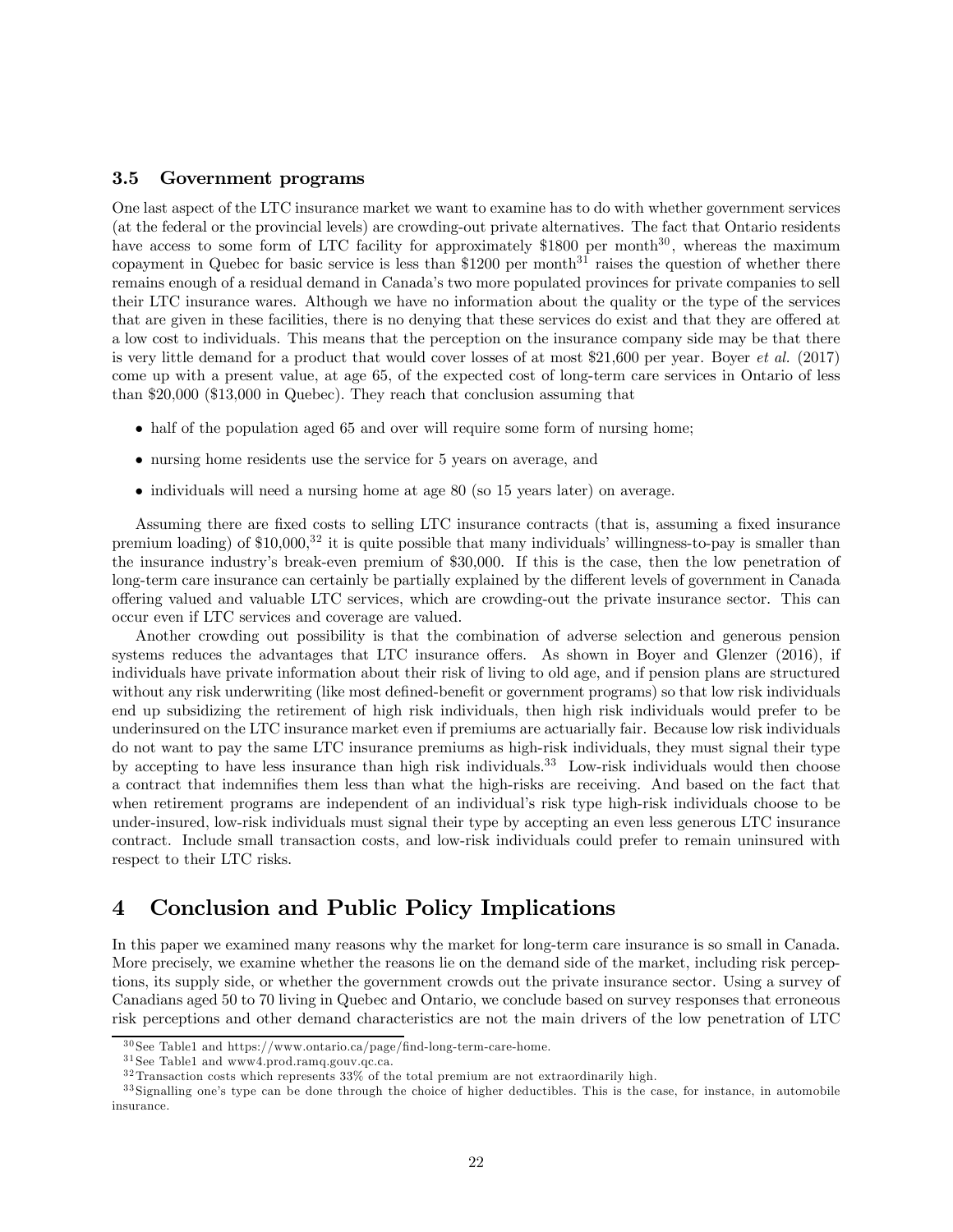insurance. Because purchasers and non-purchasers of LTC insurance have essentially the same risk perceptions, and the same characteristics that were hypothesized to be correlated with the demand for insurance, it is difficult to argue that these should be the determinants of the low penetration. We believe that we are not missing some personal characteristics that correlate with the demand for LTC insurance, since we asked a very large (albeit non exhaustive) set of questions, all related to the explanations proposed by the literature on the LTC puzzle.

The most likely culprit for explaining the low LTC insurance penetration in Canada (and possibly elsewhere in the world) must then reside either in the supply (including the design and the marketing) of these products, or as the unforeseen results of indirectly-related public policies.

Supply explanations for the low penetration include the fact that LTC insurance is a product that remains relatively unknown to consumers. Insurers are largely responsible for consumers being unaware that these products exist, and of the role these products can play in helping elderly individuals manage the cost of long-term care at advanced ages. At the moment, it seems that over half of the Canadian population in the "prime age" for purchasing these contracts are unaware of the existence of these products or of the role these products play. And although it is true that our survey was only conducted in the provinces of Ontario and of Quebec, there is no reason to believe that insurers in any of the other Canadian provinces are any more innovative in their LTC insurance sales strategy.

Another potential culprit for the low take-up of long-term care insurance in Canada is the apparent generosity of the public system in providing affordable LTC services in nursing facilities in Quebec and Ontario. By heavily subsidizing basic services in nursing homes, provincial governments are likely crowding out the supply of private LTC insurance. This crowding out is not due only to the generous subsidies that nursing homes receive in Quebec and Ontario; it may also be due to the structure of the Canadian pension system (such as the Canada Pension Plan or the Régime des rentes du Québec) that offers promises of retirement income independently of any risk-underwriting. Although having to make contributions to the Canadian pension system independently of one's risk may come at the cost of limiting the possible market of LTC insurance, it may be a small price to pay in the grand scheme of social protection scheme. In other words, the social benefits of not basing one's contributions to the Canada Pension Plan (or Social Security in the United States or an employer's defined benefit plan) on one's risk may outweigh the costs of not having a private LTC insurance market.

The new restrictive rules regarding the use in Canada of an individual's medical information in insurance underwriting have, perhaps, exacerbated the private LTC insurance supply-side problems. The recent decision by Manulife, one of Canada's largest insurer, to discontinue the sale of LTC insurance was linked to these new restrictive rules (and the limited market acceptance of such a product).<sup>34</sup> Boyer *et al.* (2017) disagree with Manulife's rule-restriction argument since they find very little evidence of adverse selection (which would be the result of individuals having meaningful private medical information) on the LTC insurance market.

If the supply side of LTC insurance and the generosity of public provisions of retirement income and nursing homes are responsible for the low LTC insurance penetration on the Canadian market, what can be done to increase the insurers' interest in offering long-term care insurance to Canadians? From a political economy point of view, it is unlikely that provincial governments or the federal government itself would lower the social safety net and the generosity of government-provided pensions and nursing homes. Perhaps legislation could provide financial incentives (or public policy directives) for employer-sponsored pension plans to also offer some sort of long-term care protection. But this would be no panacea, as less than half of the Canadian population would be covered, and as the covered population would probably not even be the one that is the most at risk.

Should part of the Canada pension plan premiums (or RRQ premiums in Quebec) be used to fund future LTC services? Extending the LTC insurance coverage to the entire Canadian population was proposed by Grignon and Bernier (2012). After arguing that 1- individuals are misinformed about long-term care needs or in denial of the risk they face, 2- between 25% and 70% of individuals cannot afford insurance, 3- that there

<sup>3 4</sup> See http://www.newswire.ca/news-releases/manulife-financial-introduces-long-term-care-insurance-with-unique-designand-benefits-for-canadians-and-their-partners-534616761.html (last visited 4 January 2018).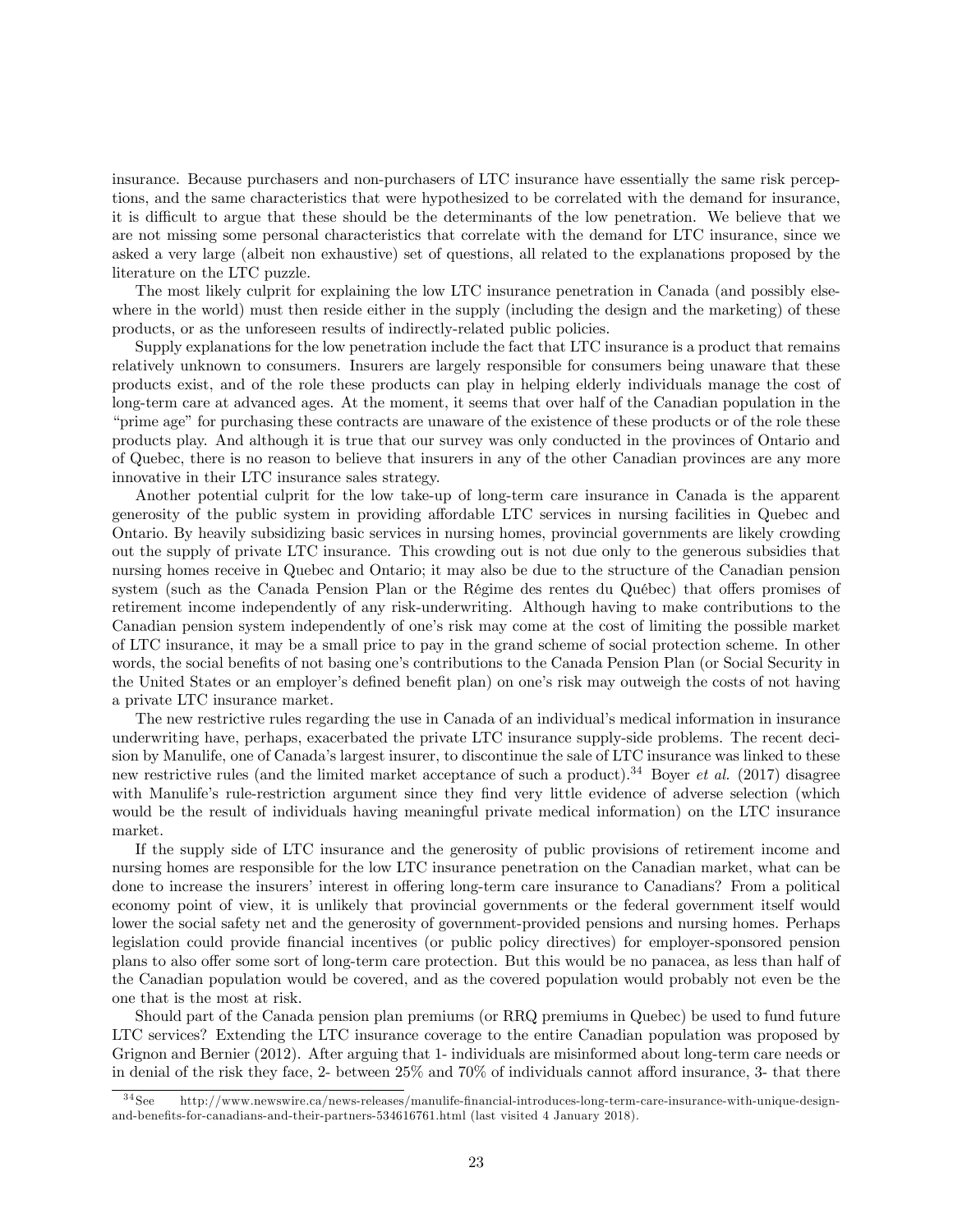are important market failures (such as moral hazard, adverse selection, propitious selection, systemic risk) in the long-term care insurance market, Grignon and Bernier (2012) argue that the best possible solution to the challenges of providing adequate LTC services to a growing elderly population is through the public provision of LTC services. The analysis we provide in the current paper does not support such policy because we find that 1- there are no differences in the risk perceptions of insured and uninsured individuals, 2- the cost of purchasing LTC insurance is not high considering the household incomes of our survey respondents, and 3- market failures are not that important given the results in Boyer et al. (2017) and the fact that pension plans also suffer from systemic risk and yet, they exist and have survived. Instead of focusing on the public provision of LTC insurance, another tool would be to offer generous tax credits to individuals who purchase LTC insurance as it is proposed<sup>35</sup> by the insurance industry. Unfortunately, given our paper's findings about the lack of individuals' knowledge about LTC insurance, it is unlikely that generous tax credits would increase the level of information and thus the take-up rate of LTC insurance, unless credits are given to the insurers rather than the individuals.

One candidate policy to increase the demand for private LTC insurance could simply be to better inform individuals about the risks of becoming dependent in the old age as well as to better inform them about the costs associated with dependency and to promote financial knowledge. In this sense, our results echoes part of the analysis of Grignon and Bernier (2012) where the authors write "if lack of information... is the main cause of the low take-up rate of private long-term care insurance, governments could undertake to better inform the population (and) private insurance companies could launch advertising campaigns to convince consumers of the need to buy private long-term care insurance" (page 9).

Another possibility resides in coupling financial products such as offering a LTC insurance with a life insurance benefit obtained by the heirs in case of early death with no loss of autonomy. LTC insurance could be linked to private pension benefits to eliminate adverse selection problems and thus decrease loading fees. These are some of the roads our governments should explore.

<sup>3 5</sup> https://www.theglobeandmail.com/globe-investor/retirement/retire-health/should-you-buy-long-term-careinsurance/article28512380/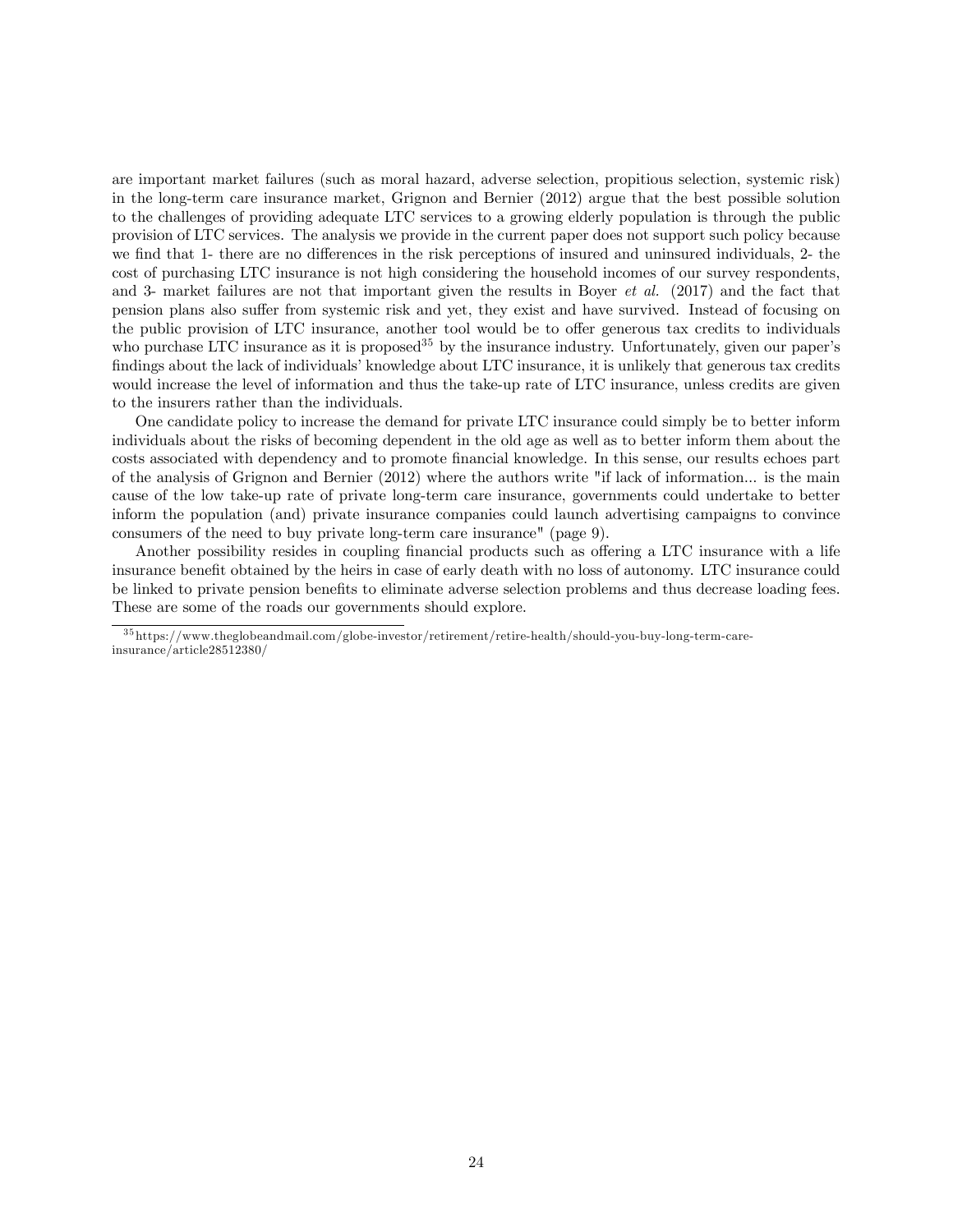### 5 References

- 1. Ameriks, J., Briggs, J., Caplin, A., Shapiro, M. D., and Tonetti, C. (2016). Late-in-Life Risks and the Under-Insurance Puzzle. NBER Working Paper 22726.
- 2. Ameriks, J., Briggs, J. S., Caplin, A., Shapiro, M. D., and Tonetti, C. (2015). Long-Term Care Utility and Late in Life Saving. NBER Working Paper 20973.
- 3. Ameriks, J., Caplin, A., Laufer, S., and Van Nieuwerburgh, S. (2011). The Joy of Giving or Assisted Living? Using Strategic Surveys to Separate Public Care Aversion from Bequest Motives. The Journal of Finance, 66(2): 519-561.
- 4. Baker, D. (2009). Long-term Care Insurance an Industry Perspective. As cited in Grignon and Bernier (2012).
- 5. Barr, N. (2009). Long-Term Care: A Suitable Case for Social Insurance. Social Policy and Administration 44(4): 359-374.
- 6. Boisclair, D., Coté-Sergent, A., Laliberté-Auger, F., Marchand, S., and Michaud, P.-C. (2016). A health microsimulation model for Quebec and Canada. Technical report, HEC Montreal - CEDIA.
- 7. Boisclair, D., Lusardi, A., and Michaud, P.-C. (2015). Financial literacy and retirement planning in Canada. Journal of Pension Economics and Finance, pages 1-20.
- 8. Bonsang, E. (2009). Does informal care from children to their elderly parents substitute for formal care in Europe? Journal of Health Economics, 28(1): 143-154.
- 9. Boyer, M.M., De Donder, P., Fluet, C., Leroux, M.-L. and Michaud, P.-C. (2017). Long-Term Care Insurance: Knowledge Barriers, Risk Perception and Adverse Selection. http://www.cedia.ca/sites/cedia.ca/files/cahier 01\_ltc\_insurance.pdf
- 10. Boyer, M.M., De Donder, P., Fluet, C., Leroux, M.-L. and Michaud, P.-C. (2018). Long-Term Care Risk Misperceptions. Working paper UQAM
- 11. Boyer, M.M. and Glenzer, F. (2016). Pensions, annuities, and long-term care insurance: On the impact of risk screening. Working Paper, HEC Montréal.
- 12. Brown, J. R. and Finkelstein, A. (2004). Supply or Demand: Why is the Market for Long-Term Care Insurance So Small? NBER Working Paper http://users.nber.org/~afinkels/papers/Brown\_Finkelstein\_Supply\_or\_Demand.pdf.
- 13. Brown, J. R. and Finkelstein, A. (2008). The Interaction of Public and Private Insurance: Medicaid and the Long-Term Care Insurance Market. American Economic Review, 98(3): 1083-1102.
- 14. Brown, J. R. and Finkelstein, A. (2009). The Private Market for Long-Term Care Insurance in the United States: A Review of the Evidence. Journal of Risk and Insurance, 76(1): 5-29.
- 15. Brown, J. R. and Finkelstein, A. (2011). Insuring Long-Term Care in the United States. Journal of Economic Perspectives, 25(4): 119-142.
- 16. Brown, J. R. and Poterba, J.M.(2000). Joint Life Annuities And Annuity Demand By Married Couples. Journal of Risk and Insurance, 67(4): 527-553.
- 17. Canadian Institute for Health Information (CIHI). 2005. Exploring the 70/30 Split: How Canada's Health Care System Is Financed. Ottawa.
- 18. Canadian Union of Public Employees (CUPE). 2009. Residential Long-Term Care in Canada: Our Vision for Better Seniors Care. Ottawa.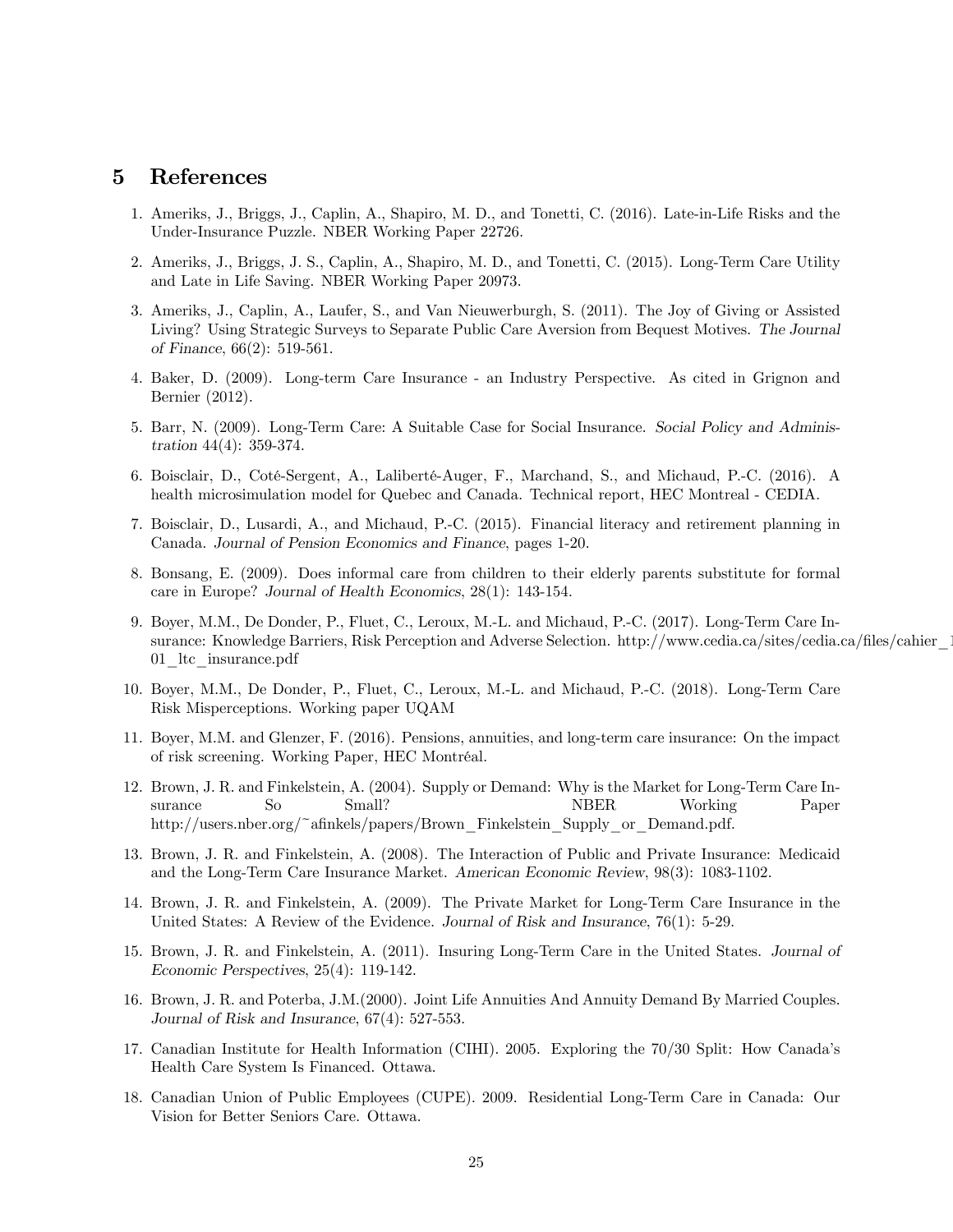- 19. Charles, K. K. and Sevak, P. (2005). Can family caregiving substitute for nursing home care? Journal of Health Economics, 24(6): 1174-1190.
- 20. Courtemanche, C. and He, D. (2009). Tax incentives and the decision to purchase long-term care insurance. Journal of Public Economics, 93(1-2): 296-310.
- 21. Cremer, H., De Donder, P., and Pestieau, P. (2009). Providing Sustainable Long Term Care: A Looming Challenge. Technical Report 3.
- 22. Cutler, David. 1996. "Why Don't Markets Insure Long-Term Risk?" Unpublished working paper. http://post.economics.harvard.edu/faculty/dcutler/papers/ltc\_rev.pdf
- 23. Dardanoni, V. and Li Donni, P. (2016). The welfare cost of unpriced heterogeneity in insurance markets.The RAND Journal of Economics, 47(4): 998-1028.
- 24. Davidoff, T. (2009). Housing, health, and annuities. Journal of Risk and Insurance, 76(1): 31-52.
- 25. De Donder, P. and Leroux, M.-L. (2016). The political choice of social long term care transfers when family gives time and money. Social Choice and Welfare, pages 1-32.
- 26. Dick, A., A.M. Garber, and T.E. MaCurdy (1994). "Forecasting Nursing Home Utilization of Elderly Americans." in Studies in the Economics of Aging. Chicago, IL: University of Chicago Press: 365-394.
- 27. Einav, L., Finkelstein, A., and Cullen, M. R. (2010). Estimating Welfare in Insurance Markets Using Variation in Prices. The Quarterly Journal of Economics, 125(3): 877-921.
- 28. Finkelstein, A. and McGarry, K. (2006). Multiple Dimensions of Private Information: Evidence from the Long-Term Care Insurance Market. American Economic Review, 96(4): 938-958.
- 29. Friedberg, L., W. Hou, W. Sun, A. Webb, and Z. Li (2014). New Evidence on the Risk of Requiring Long-Term Care. Working Paper 2014-12, Center for Retirement Research at Boston College.
- 30. Frank, S. (2012). Boomers will have to pay for much of their own long-term care. The Ottawa Citizen.
- 31. Goda, G. S. (2011). The impact of state tax subsidies for private long-term care insurance on coverage and Medicaid expenditures. Journal of Public Economics, 95(7-8): 744-757.
- 32. Goldman, D., Shang, B., Hattacharya, J., Garber, A., Hurd, M., Joyce, G., Lakdawalla, D., Panis, C., and Shekelle, P. (2005). Consequences of health trends and medical innovation for the future elderly. Health Affairs, 24(6): 5-17.
- 33. Grignon, M. and Bernier, N. (2012). Financing Long-Term Care in Canada. IRPP Study, 33.
- 34. Halek M. and J.G. Eisenhauer (2001). The Demography of Risk Aversion. Journal of Risk and Insurance, 68: 1-24.
- 35. Hurd, M. D., Michaud, P.-C., and Rohwedder, S. (2013). The Lifetime Risk of Nursing Home Use. In Discoveries in the Economics of Aging, pages 81-109. University of Chicago Press.
- 36. Kemper, P. and C. Murtaugh (1991). Lifetime Use of Nursing Home Care. New England Journal of Medicine 324: 595-600.
- 37. Louvière, J.D. ans J.S. Hensher (2000). Stated Choice Methods, Analysis and Applications. Cambridge University Press.
- 38. Laliberté-Auger, F., Côté-Sergent, A., Boisclair, D., Décarie, Y., Duclos, J.-Y., and Michaud, P.-C. (2015). Utilisation et coût de l'hébergement avec soins de longue durée au Québec, 2010 à 2050. Insurance and Risk Management, 82 (3-4): 23-41.